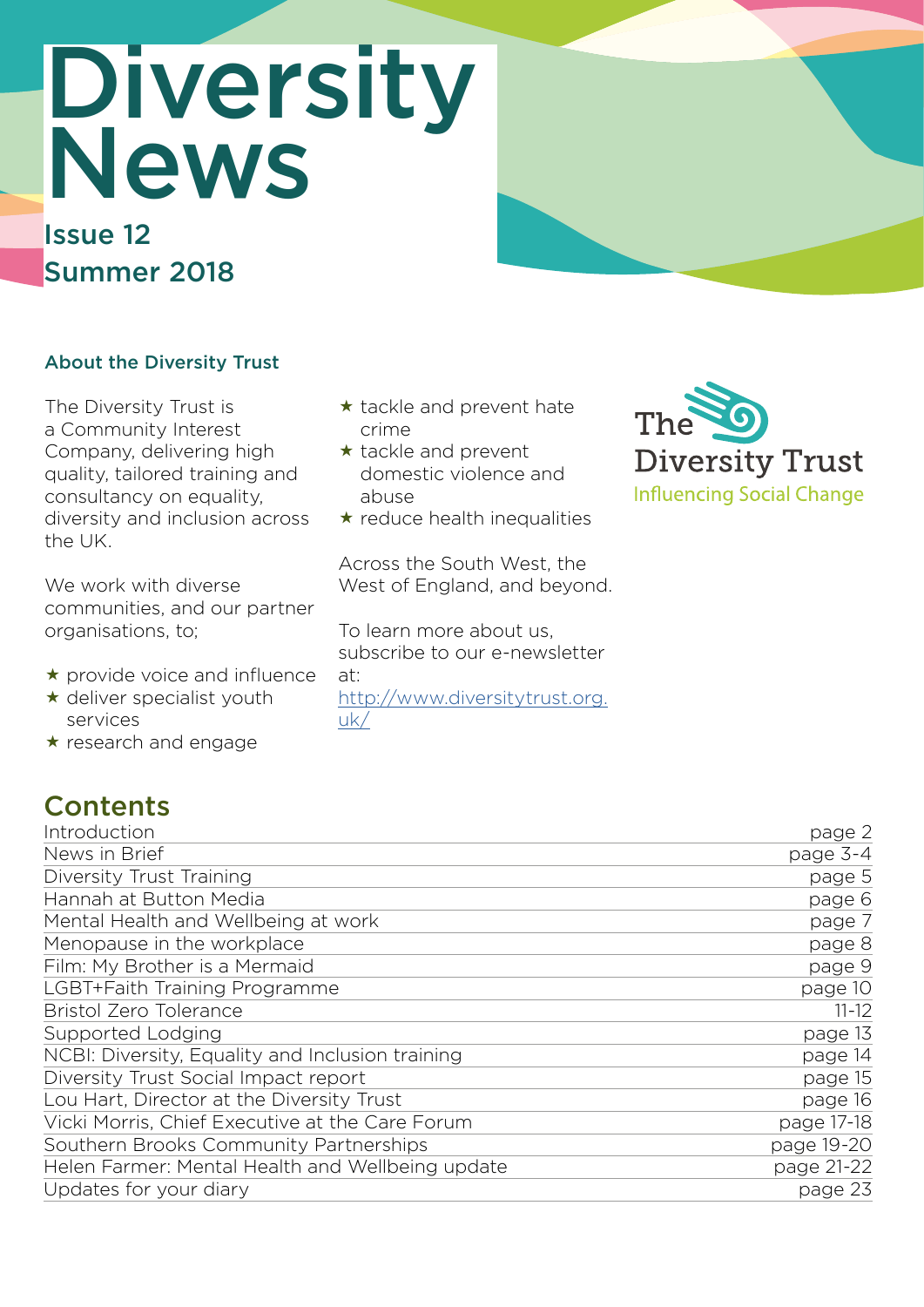# **Celebrating Suffrage**

#### **Welcome to Diversity News Summer 2018.**

In 2018 we celebrate a hundred years of the first steps towards women's suffrage in the UK. I say "first steps" because the journey towards women's suffrage has been a long one. In 1918 the vote was only given to women over 30 who paid (or whose husbands paid) at least £5 in property taxes. (£5 in 1918 would be over £300 in today's money.) In contrast all men over 21 could vote.

As part of the celebrations, I have been working with the West of England & South Wales Women's History Network and the M-Shed Museum to stage a day of events at M-Shed on June 30th. We had historical talks and activities. We also asked how far women's equality has come, and how far we have to go.

In this issue of the newsletter we will be highlighting some of the many amazing women that we work with, and women's issues that we address.

Dominique Thompson is an expert in mental health issues. She talks about the tremendous cost to the economy of poor mental health. Training in mental



health issues, and how to support employees who are struggling, can help stop problems at work.

An area we are interested in exploring is menopause awareness. Menopause symptoms vary widely between women, but some are affected very badly. Many companies have no policy for dealing with issues faced by staff going through menopause. We have been talking to researchers at Bristol and Leicester Universities about raising awareness of these issues.

Bristol Zero Tolerance, led by Charlotte Gage, does great work tackling gender-based violence in Bristol. Please consider signing up to their pledge.

We interviewed Vicki Morris, Chief Executive for the Care

Forum: And read about our partner, Julie Close, Director of Southern Brooks Community Partnerships and its amazing work in South Gloucestershire.

We also introduce one of our new Directors, Lou Hart, who has a very impressive career in diversity work.

Finally, please take a look at our 2017-2018 Social Impact Report [http://www.](http://www.diversitytrust.org.uk/system/assets/249/original/DT_AR_6.pdf) [diversitytrust.org.uk/system/](http://www.diversitytrust.org.uk/system/assets/249/original/DT_AR_6.pdf) [assets/249/original/DT\\_](http://www.diversitytrust.org.uk/system/assets/249/original/DT_AR_6.pdf) [AR\\_6.pdf](http://www.diversitytrust.org.uk/system/assets/249/original/DT_AR_6.pdf) We're very proud of the work that we've done over the past year. With your help we'll continue our social impact over the next 12 months.

Cheryl Morgan Director Diversity Trust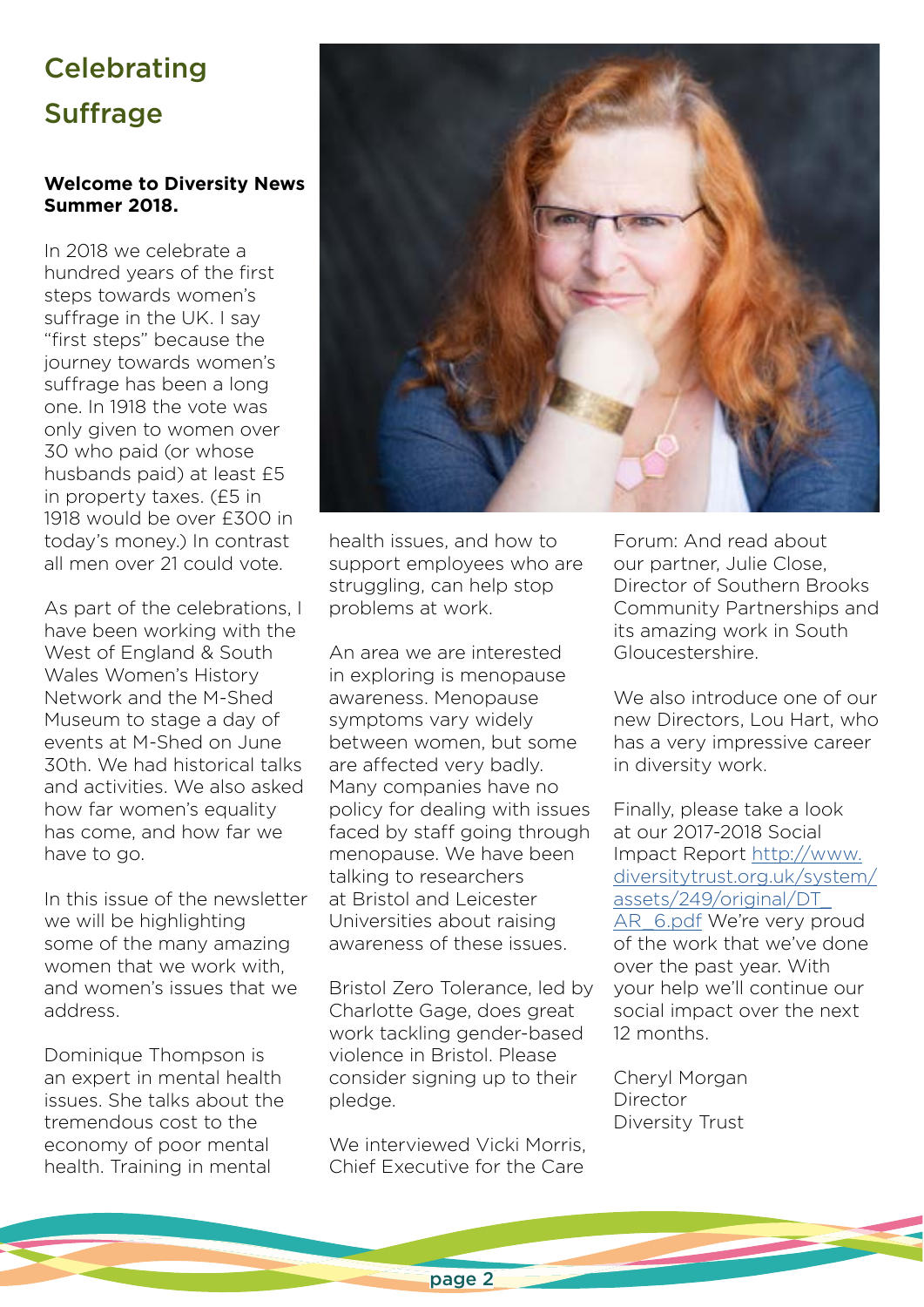#### Send us your news

We launched our e-newsletter, Diversity News, in May 2015. It's a roundup of our news and impact for making services fair and accessible for everybody, while creating a culturally competent workforce, which serves the whole community.

Our newsletter is read by commissioners, service managers and people working in local authorities, health and support services, the police and charities, so we believe your news and adverts will reach your intended audiences.

We'll support you in getting your news out there, especially if it matches the equality, diversity and inclusion themes

and key messages in our newsletters.

You only need to send 300 words along with your exciting images and logos. We follow the Writing in Plain English Guidelines as much as we can. Therefore, we're happy to edit what you send.

Here's what the extra adverts will cost. The first price is text only and the second price is for an advert designed: £5/£25 – quarter page £8/£38 – halfpage £14/£54 – full page

Compared to most community newsletters these are bargain prices, perfect for promoting your Annual General Meetings, your events and conferences, recruiting staff and volunteers, launching a service and so on.

Payment: Please send your cheques to:

The Diversity Trust, PO Box 5189, Somerset BA6 0BN

You can also pay online by making a donation at: [http://www.diversitytrust.](http://www.diversitytrust.org.uk/donations/) [org.uk/donations/](http://www.diversitytrust.org.uk/donations/)

Telephone: 0844 800 4425 Email: [info@diversitytrust.](mailto:info@diversitytrust. org.uk)  [org.uk](mailto:info@diversitytrust. org.uk)

Community Interest Company. Registered in England and Wales. Company Number: 08141031

#### Diversity Trust Marketing video

We have a new Diversity Trust promo' video. We worked with the Therapeutic Media Company which highlighted our key services and the Diversity Trust in action. The Diversity Trust advocates for social change to create a fairer and safer society. Therefore, the video will help you visualise how we do this, so you know how we can support you in reaching and including the people who need you.

[https://www.youtube.com/watch?v=gnSV-](https://www.youtube.com/watch?v=gnSV-RV_K6E&t=3s)[RV\\_K6E&t=3s](https://www.youtube.com/watch?v=gnSV-RV_K6E&t=3s)

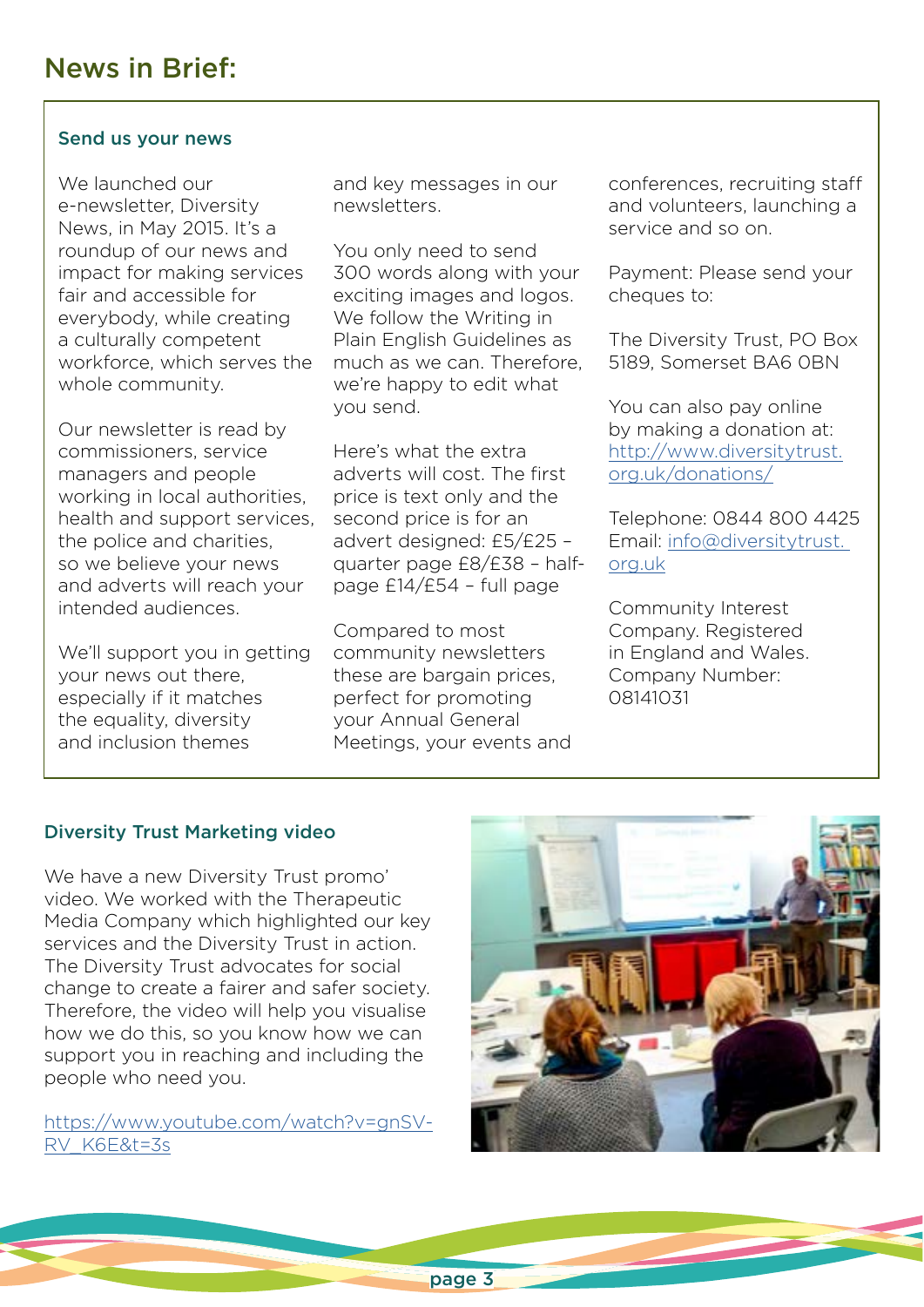## News in Brief continued



#### Britain on Film: LGBT Britain

The Diversity Trust hosted a film afternoon for the general public at the Armadillo Cinema in Yate from 3.30pm on Sunday 20 May. Eighteen people were moved by a fascinating collection of films showcasing LGBT Britain, which documented a century of homosexuality progressing from criminalisation to Pride. Please watch the preview that demonstrates the public fight for basic rights and equality:

[https://www.independentcinemaoffice.org.](https://www.independentcinemaoffice.org.uk/films/lgbt-britain/) [uk/films/lgbt-britain/](https://www.independentcinemaoffice.org.uk/films/lgbt-britain/)

#### LGBTQ+ Pride Festivals

We're entering a summer of Pride festivals, which celebrates our diverse LGBTQ+ communities. It's our chance to say thank you to a generation which fought for our basic rights and equality. The festivals will highlight where improvements are still needed. We'll also acknowledge the positive contribution our LGBTQ+ communities make. For example, by giving us the confidence to be ourselves, and in a society that celebrates and accepts us without making assumptions about our gender identity and sexual orientation.

To get involved and find more information about LGBTQ+ Pride festivals this summer, please contact LGBT Bristol: <http://lgbtbristol.org.uk/contact-us/> Or the Diversity Trust: <http://www.diversitytrust.org.uk/contact/>

#### Reykjavik's Human Rights Office



We're sharing our Diversity Trust resources with colleagues in Reykjavik, Iceland. Because they are developing their own programme for tackling domestic violence and abuse while supporting LGBTQ+ victims and survivors. Our newsletters and social media will have updates, so please subscribe and follow us.

#### EU General Data Protection Regulation

It was GDPR Armageddon Day on Friday 25 May. At the Diversity



Trust all information we hold is safe, protected and never sold or used by an unauthorised third party. Please subscribe to our e-newsletters for;

- $\star$  staying in the loop;
- $\star$  identifying opportunities to work with us; and
- $\star$  using our services to optimise your social impact.

We have updated our Privacy Policy which you can read here [http://www.diversitytrust.](http://www.diversitytrust.org.uk/system/assets/251/original/Privacy_Policy_(Short).pdf) [org.uk/system/assets/251/original/Privacy\\_](http://www.diversitytrust.org.uk/system/assets/251/original/Privacy_Policy_(Short).pdf) [Policy\\_\(Short\).pdf](http://www.diversitytrust.org.uk/system/assets/251/original/Privacy_Policy_(Short).pdf)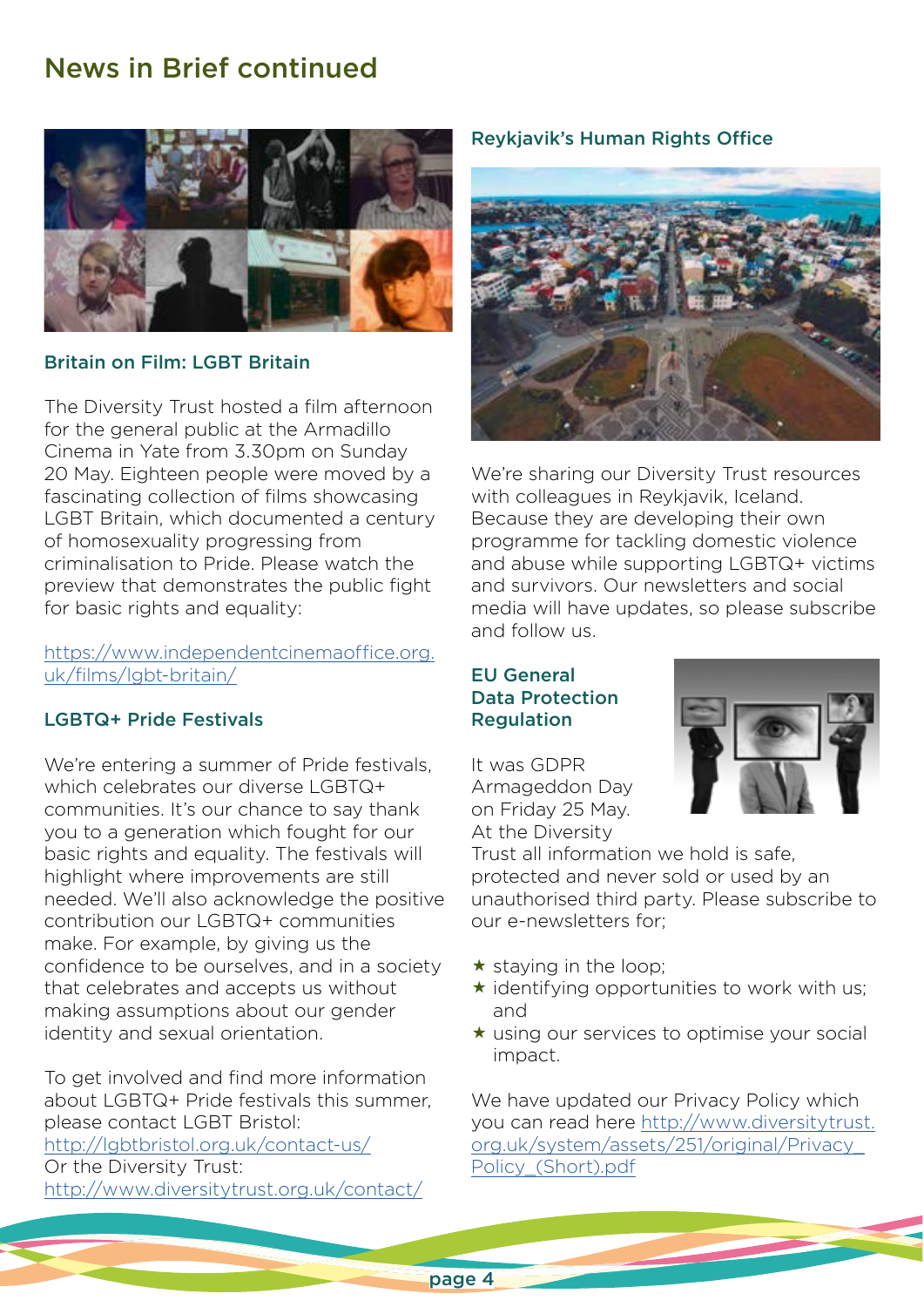## Diversity Trust Training

We can make your service(s) more equal and inclusive for your customers and staff with our training at the Diversity Trust. Our training will show how you can access and benefit your diverse communities with more tailored support. We have courses on creating Easy Read documents, Equality, Diversity and Inclusion, LGBTQ+, Transgender Awareness, Gender Awareness, Achieving Cultural Competence and Cultural Confidence and so on. Please explore our training menu below, so you can support and help more people.

You can also visit: [www.diversitytrust.org.uk](http://www.diversitytrust.org.uk) for more information.

And you can save, print and share our flyers and posters and book your training online at: [http://www.diversitytrust.org.uk/services/](http://www.diversitytrust.org.uk/services/training-consultancy/overview/) [training-consultancy/overview/](http://www.diversitytrust.org.uk/services/training-consultancy/overview/)

#### Achieving Cultural Competence

Our course covers key equality, diversity and inclusion themes, but we'll apply these themes in your organisation to help you to achieve cultural competence. Therefore, our course will analyse the key themes and what they mean in practice. It will also include an overview of equalities legislation, we will look at the barriers faced by equalities communities, and explore embedding what we learn into practise.

[http://www.diversitytrust.org.uk/system/](http://www.diversitytrust.org.uk/system/assets/155/original/culturalcompetencyflyer_feb16.pdf) [assets/155/original/culturalcompetencyflyer\\_](http://www.diversitytrust.org.uk/system/assets/155/original/culturalcompetencyflyer_feb16.pdf) [feb16.pdf](http://www.diversitytrust.org.uk/system/assets/155/original/culturalcompetencyflyer_feb16.pdf)

#### Diversity in Practice

Is your service delivering for Lesbian, Gay, Bisexual, Trans and Questioning (LGBTQ+) communities? Our course explores key legislation, our research, barriers to access, best practice, monitoring and supporting gender identity and sexual orientation. [http://www.diversitytrust.org.uk/system/](http://www.diversitytrust.org.uk/system/assets/172/original/diversity4.pdf) [assets/172/original/diversity4.pdf](http://www.diversitytrust.org.uk/system/assets/172/original/diversity4.pdf)

#### Equality, Diversity & Inclusion

Our course brings us together to learn about direct and indirect discrimination, harassment and victimisation, putting equalities into practise, cultural competence, intersectionality and unconscious bias. We'll have a safe learning environment to explore our own and others' attitudes, beliefs and values. [http://www.diversitytrust.org.uk/](http://www.diversitytrust.org.uk/system/assets/146/original/EDI_jan16_1_.pdf) [system/assets/146/original/EDI\\_jan16\\_1\\_.pdf](http://www.diversitytrust.org.uk/system/assets/146/original/EDI_jan16_1_.pdf)

#### Gender Awareness

What is meant by sex and gender? Why is gender bias a problem? Who's gender bias against? We'll explore **unconscious bias** and its **impact** on recruitment, employment, management, staff retention and when serving customers.

[http://www.diversitytrust.org.uk/system/](http://www.diversitytrust.org.uk/system/assets/141/original/GenderAwareness.pdf) [assets/141/original/GenderAwareness.pdf](http://www.diversitytrust.org.uk/system/assets/141/original/GenderAwareness.pdf)

Our training costs from £350 to £700. Visit: [www.diversitytrust.org.uk](http://www.diversitytrust.org.uk) to see our rates and to book your training. You can also call us on: 0844 800 4425

#### **Quotes**

"Thank you so much. Presented beautifully. Thought provoking and so informative. Captured my attention – which usually wanes a lot! Thanks."

"Highly valuable training. Opened my eyes. Thank you."

 "Enjoyable day which went very quickly – made you think of your own service and ways to improve or redesign."

 "Thank you very much. I found it really fascinating and it's really broadened my awareness of the subject and made me think a lot."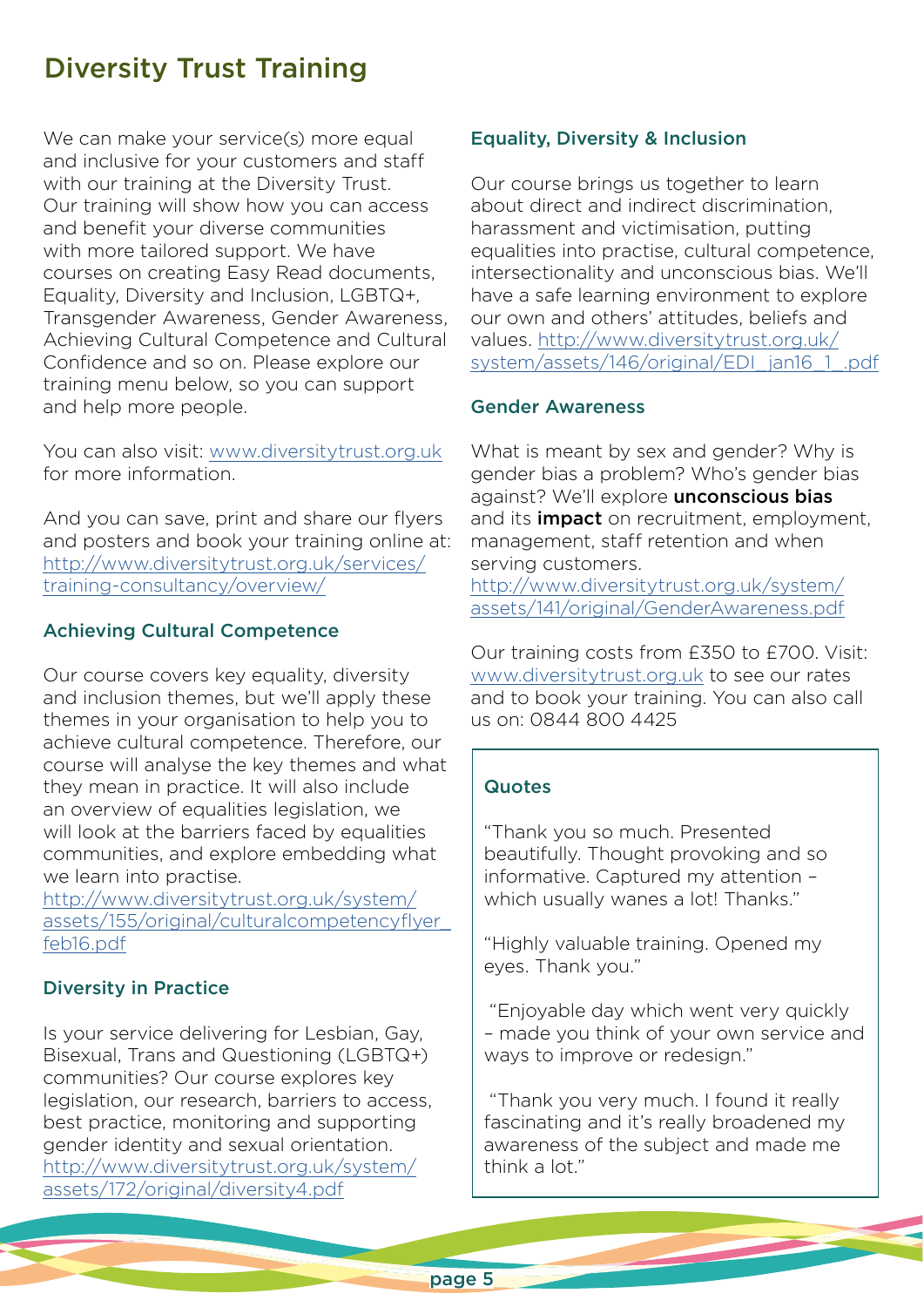## Hannah at Button Media

In a digital age where we're bombarded by information pulling us left, right and centre, our important work and messages can get lost in this overcrowded space.

Hannah will help you stand out and get noticed with her seventeen-years in the filming world, which includes clients from the BBC to New Scotland Pictures and so on.

There's tons more and easy to follow information on Hannah's Button Media website:

#### <https://buttonmedia.net/>

Our Associate, David Sully, recently worked with Hannah. Like many people, David took amateur videos on his Samsung Galaxy phone. However, Hannah had a Mary Poppins bag filled with amazing technology, which made David's jaw drop. Her eye for detail was outstanding. For example, using the space, sound and lighting, which creates a professional video with excellent definition.

Hannah's directions and skilled questioning supported David to talk and talk about his new Mental Health and Exercise charity. She pulled everything together in the editing process. His logo, graphics, corporate colours and voice overlay. Hannah was great at being a 'fly on the wall' during the physical activities session. Like a music video, Hannah created a sequence of scenes, which clearly highlights what the charity does. Hannah also included the perfect





background music, which complimented the video.

David Says "I'm so impressed with Hannah at Button Media. Enjoy watching our film at: <http://yawg.webs.com/>

Contact Hannah at Button Media: [https://](https://buttonmedia.net/) [buttonmedia.net/](https://buttonmedia.net/)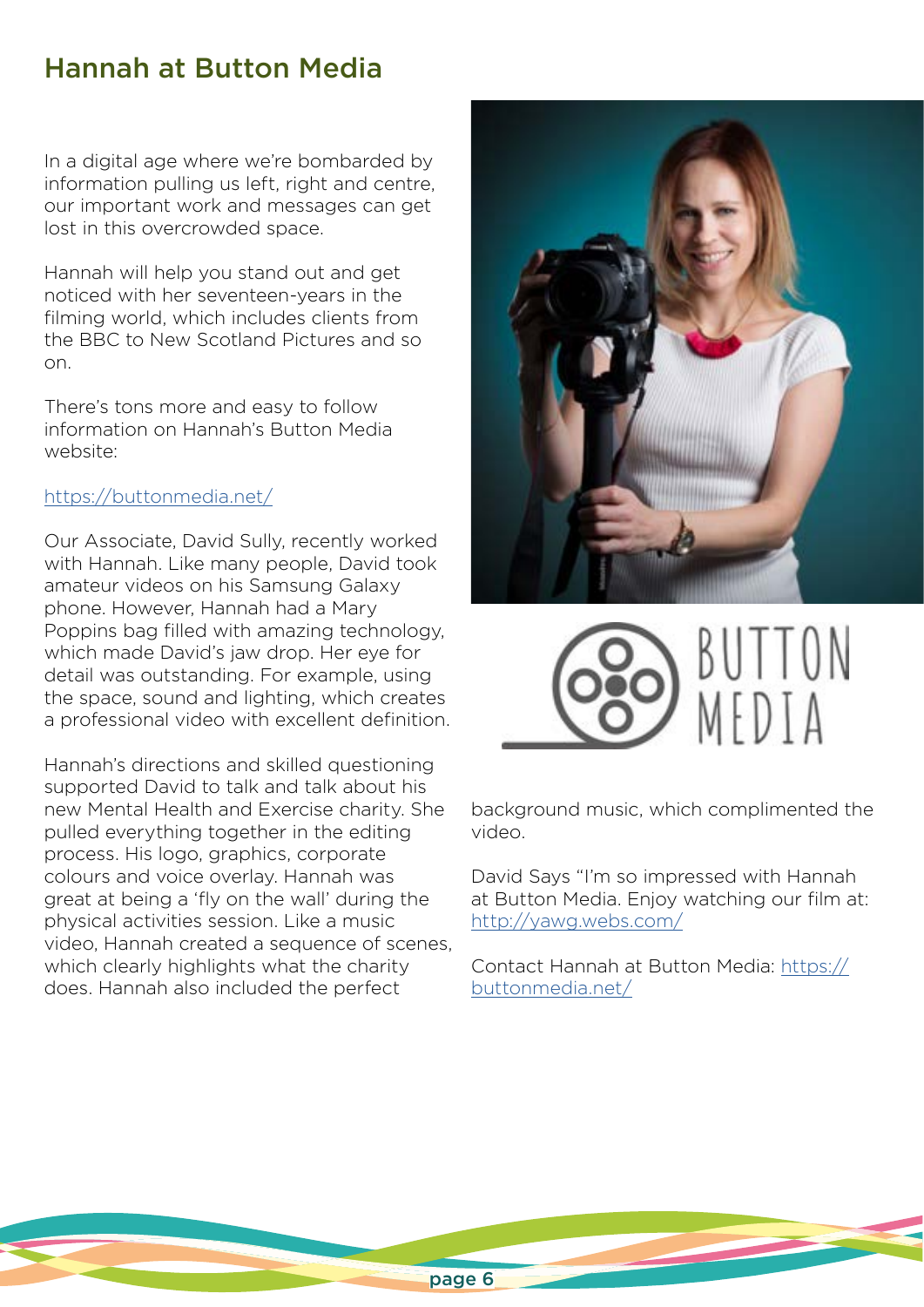# Mental Health and Wellbeing in the Workplace

## Dr Dominique Thompson



#### [www.buzzconsulting.co.uk](http://www.buzzconsulting.co.uk)

The UK is recognising mental health and wellbeing more since the publication of the Stevenson and Farmer report in October 2017: Thriving at Work: A Review of Mental Health and Employers. The Prime Minister commissioned the report in January 2017, when she said, "more needs to be done, so that employers can provide the support needed for employees with mental health problems." Dr Dominique Thompson at Buzz Consulting is working with the Diversity Trust to support organisations, so no member of staff is disadvantaged by their mental health.

The report states some shocking statistics. Every year in the UK 300,000 people lose their job because of a long-term mental health condition. This is much higher than for physical health conditions. And around 15% of people at work have existing mental health symptoms.

Every year the cost to employers is between £33 billion and £42 billion. However, it's not just about the money. Studies have shown that improved mental health improves our work, and vice versa, as the improved work improves mental health and wellbeing in the workplace.

The report outlines:

- $\star$  Having a mental health strategy
- Encourage conversations about wellbeing and health
- $\star$  Having a healthy working environment
- $\star$  Monitoring mental health

If you are a manager, or you feel your workplace would welcome our support to improve mental health in the workplace please contact the Diversity Trust.

We're happy to discuss the possibilities and supply more information and examples before working with you.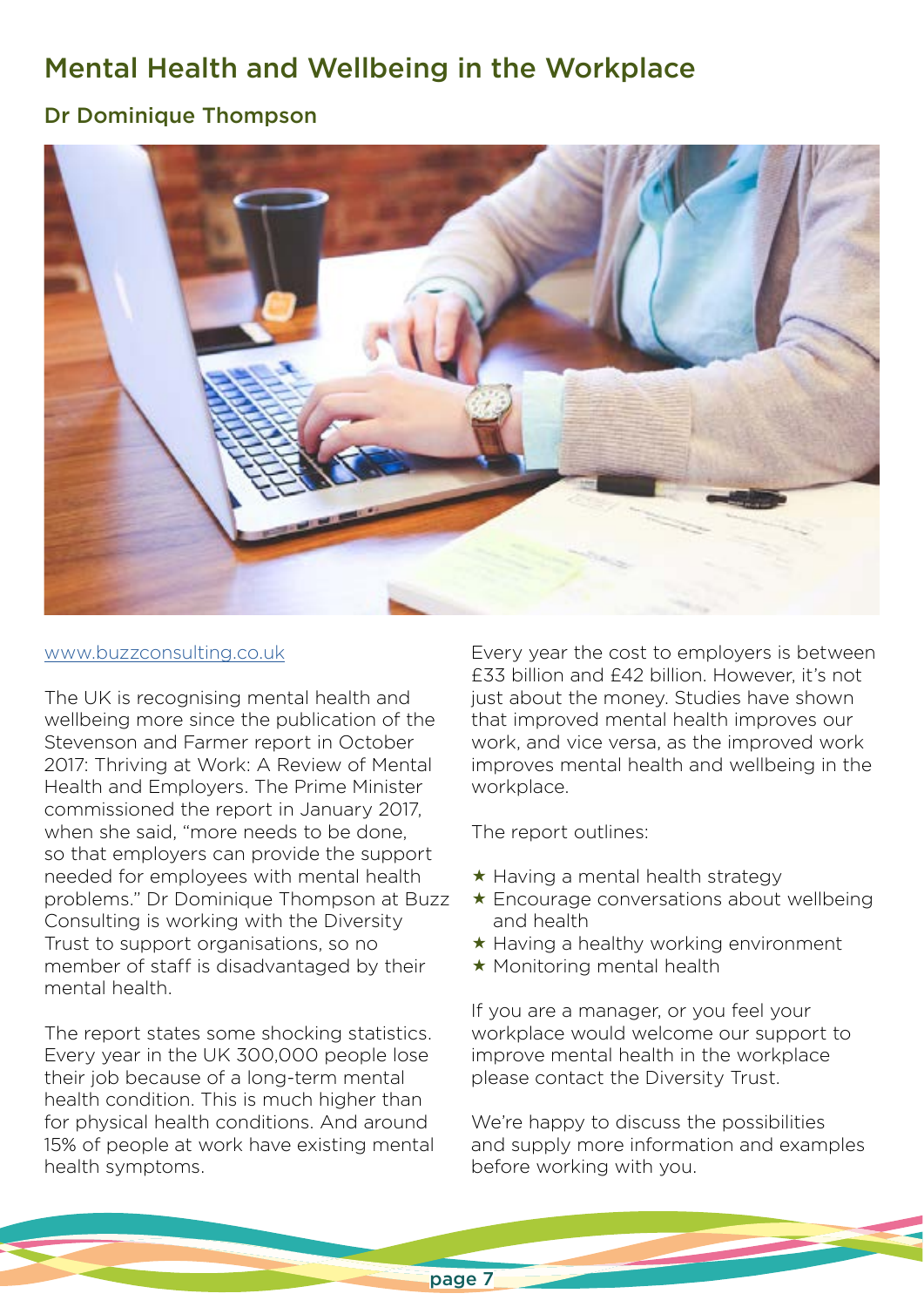## Menopause in the Workplace

Organisations and institutions are being lobbied to make their workplaces fair and equal for people going through the menopause. Dr Andrea Davies from Leicester University, Professor Jo Brewis from the Open University and Dr Vanessa Beck from Bristol University are working together to;

- $\star$  raise awareness of menopause issues in employment,
- $\star$  encourage engagement with these issues in the workplace, irrespective of age and gender,
- $\star$  provide research, showing the impact in having menopause policies or guidelines at work.

So far, the team spoke at key events, wrote reports and featured in the local, regional and national media. This work is vital in helping the understanding and support of people going through the menopause and for work places to accommodate this natural stage in a woman's life.

Linking up with the Diversity Trust is another exciting development in this work. The partnership creates extra training opportunities which highlight the challenges women face and how workplaces can support women going through the menopause. This includes access to cold water or USB fans to flexible working and reviewing existing policies.

The project is also planning a Menopause Café in Bristol with help from Dr Isabel De Salis at University of Bristol. This means anyone wanting to talk about menopause transitions can do so informally over a cup of tea or coffee.

For more information, the team wrote a government report called: The effects of menopause transition on women's economic participation in the UK

[https://www.gov.uk/government/](https://www.gov.uk/government/publications/menopause-transition-effects-on-womens-economic-participation) [publications/menopause-transition-effects](https://www.gov.uk/government/publications/menopause-transition-effects-on-womens-economic-participation)[on-womens-economic-participation](https://www.gov.uk/government/publications/menopause-transition-effects-on-womens-economic-participation)



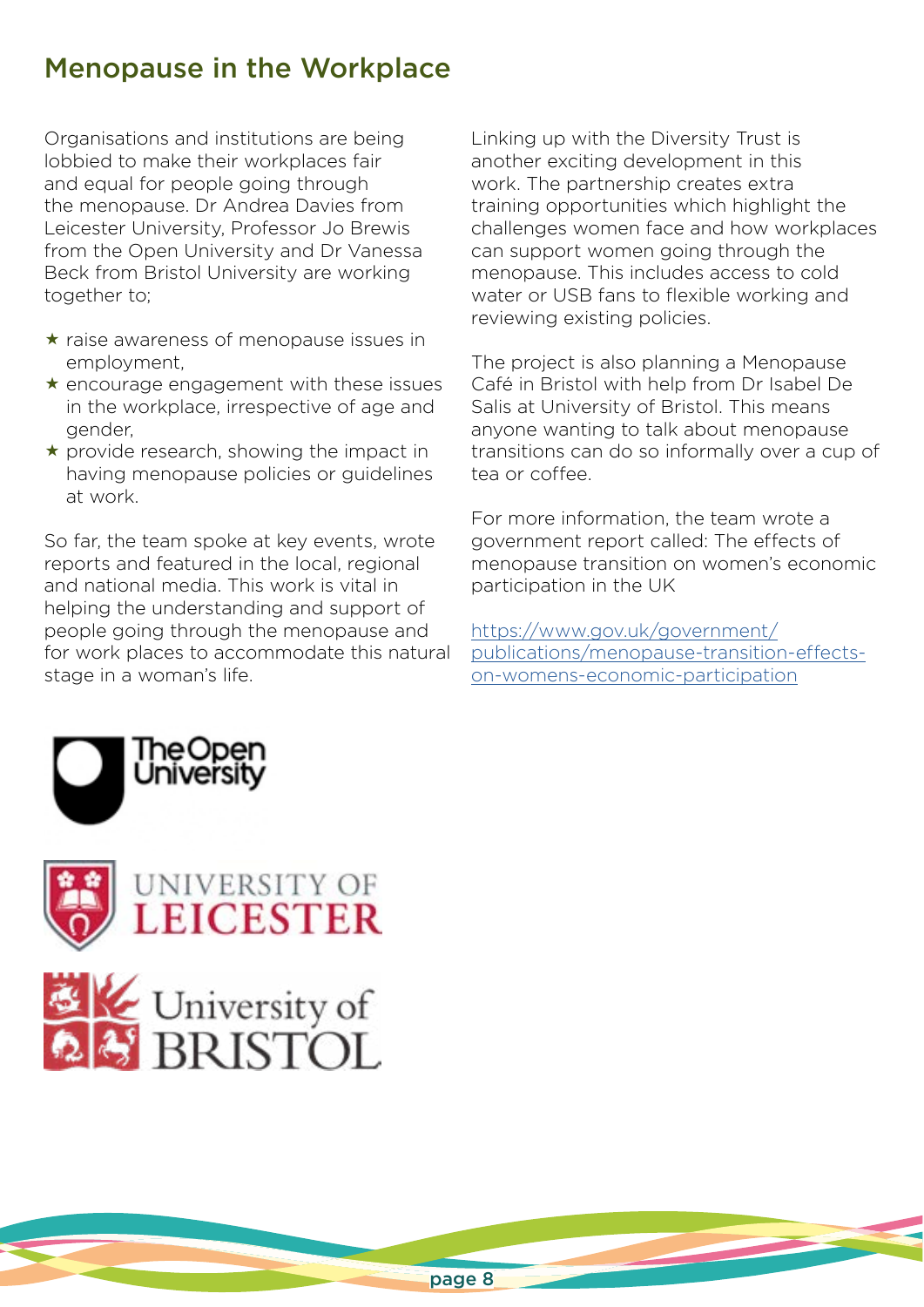# Film: My Brother is a Mermaid

Here's an amazing film project called *My Brother is a Mermaid*. The film is about a trans teenager, which stars a trans actor. The story is told through magical realism, focussing on the unconditional love between siblings, as the older sibling begins their social transition. For more information about the film please visit: [https://www.](https://www.mermaidshortfilm.com/) [mermaidshortfilm.com/](https://www.mermaidshortfilm.com/) or [https://www.](https://www.facebook.com/MBIAMshortfilm/) [facebook.com/MBIAMshortfilm/](https://www.facebook.com/MBIAMshortfilm/)

The film will educate, challenge prejudice and expand understanding and empathy. The film's producer, Alfie Dale, has taken great care to consult transgender communities across the UK when writing and creating the film.

As well as the film, Alfie filmed an interview of the lead actor to discuss trans representation in film. The interview is highly personal, insightful and articulate. So, please watch and share the interview across your networks and social media: [https://www.](https://www.youtube.com/watch?v=_egDxMf8AUE) [youtube.com/watch?v=\\_egDxMf8AUE](https://www.youtube.com/watch?v=_egDxMf8AUE)

Alfie says, "Lead actor, Cameron, is a fantastic role model for young people (both trans and cisgender). He has fantastic insights into transphobia in 2018, the importance of casting trans actors in trans roles, and generally on trans representation on screen".

So far, [Mermaids UK](https://www.mermaidsuk.org.uk/) has shared the video, as well as several other transgender organisations. There's a crowd funding page, which will pay the production costs needed for completing the film, which will have a massive social impact. Please visit: [https://](https://www.indiegogo.com/projects/my-brother-is-a-mermaid-short-film-fantasy-drama#/) [www.indiegogo.com/projects/my-brother](https://www.indiegogo.com/projects/my-brother-is-a-mermaid-short-film-fantasy-drama#/)[is-a-mermaid-short-film-fantasy-drama#/](https://www.indiegogo.com/projects/my-brother-is-a-mermaid-short-film-fantasy-drama#/)



In other trans news, our director Frank Duffy, who is a non-binary trans person, has created an image to support the Bristol Trans Support Pledge.



#### **The pledge reads:**

Trans People have the right to be treated equally. This includes:

- 1 The right to exist
- 2 The right to live freely without fear
- 3 The right to be treated with dignity & respect
- 4 The right to enjoy the security of UK legislation
- 5 The right to speak & be heard

Please show your support by sharing the pledge on social media. You can view Frank's illustration and design work [here.](http://www.frankduffy.co.uk)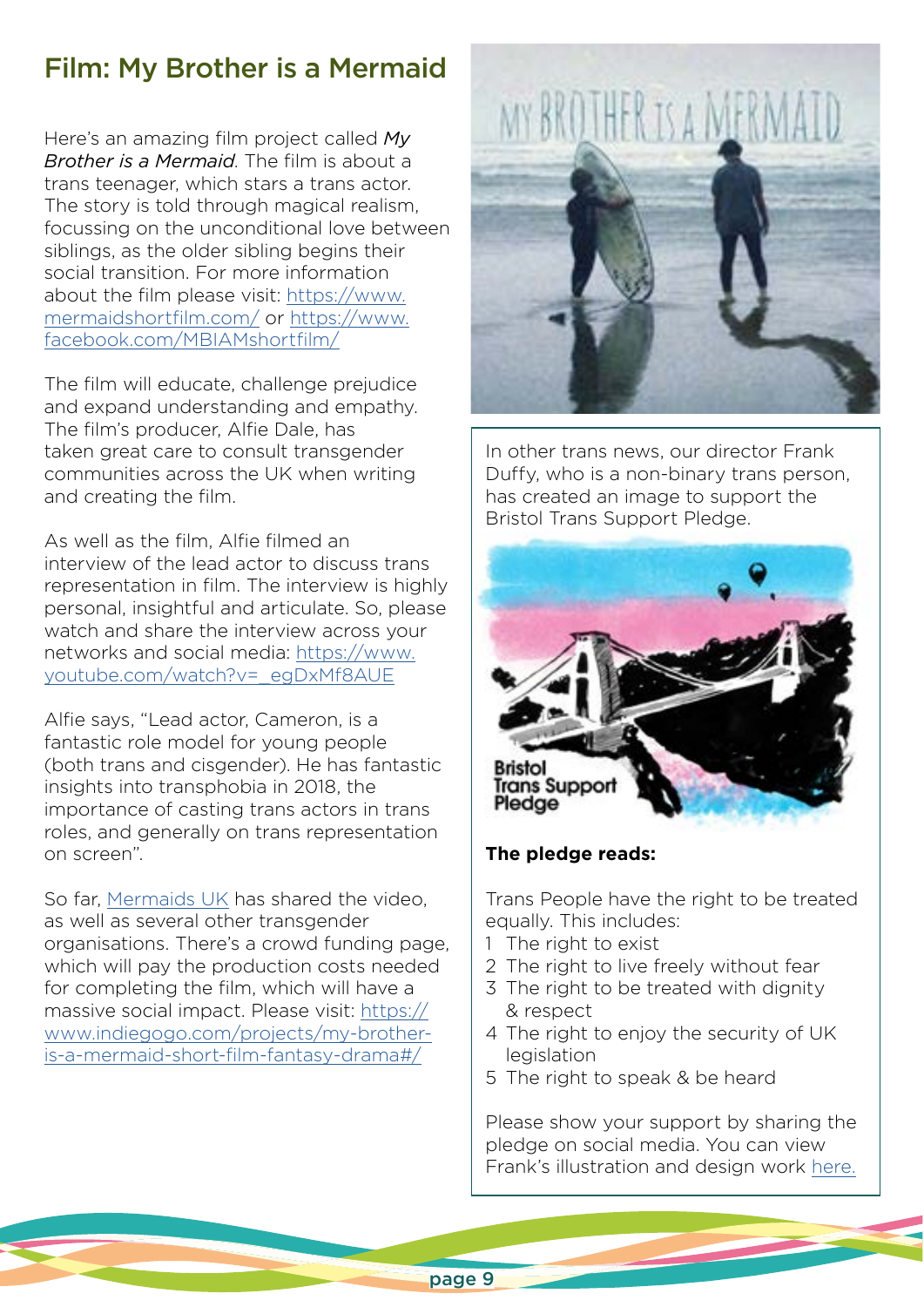## LGBT+Faith Training Programme

The Faith & Belief Forum are the UK's leading interfaith organisation. We support schools, universities, workplaces and community groups in their work with people of different faiths and beliefs.

We have a new programme, LGBT+Faith, which offers tailored training and support to LGBTQ+ organisations and groups. The programme helps organisations and groups to attract, include and welcome LGBTQ+ people of faith, and people from faith backgrounds. It's also an opportunity to learn from each other and discuss the challenges.

There's limited spaces available on 12 November (London). It costs £20 per person. Free if the cost is a barrier.

The LGBT Consortium supports the programme. It says, "As the national membership organisation for LGBT groups, projects and organisations, we recognise the need for trainings which enable organisations that support LGBT people to become even more inclusive. Religion is one of the areas where progress needs to be made".

So far, we've trained: Camden & Islington LGBT Forum, Free2B Alliance, Queers Without Beers, Kingston University LGBT+ Society, and the Gay Men's Health Alliance.

For more information visit: [https://](https://faithbeliefforum.org/programme/lgbtfaith/) [faithbeliefforum.org/programme/lgbtfaith/](https://faithbeliefforum.org/programme/lgbtfaith/)

To register your interest: [https://](https://faithbeliefforum.org/form/lgbtfaith-registration-of-interest-form/) [faithbeliefforum.org/form/lgbtfaith](https://faithbeliefforum.org/form/lgbtfaith-registration-of-interest-form/)[registration-of-interest-form/](https://faithbeliefforum.org/form/lgbtfaith-registration-of-interest-form/)

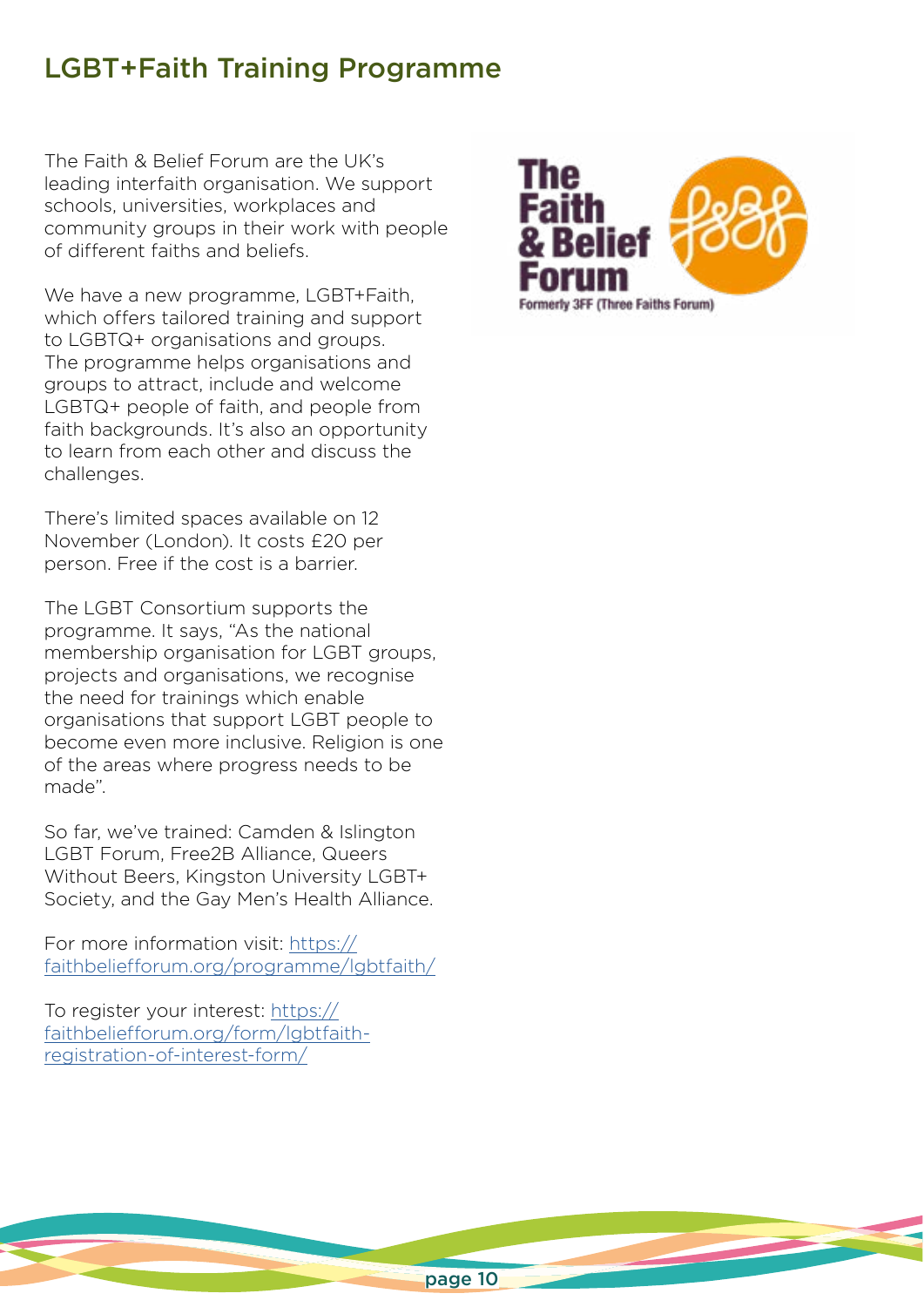# Making Bristol a city with a Zero Tolerance to gender-based violence



On International Women's Day in March 2015, a group of city leaders and businesses from across Bristol met and pledged to make Bristol a Zero Tolerance City.

By signing the Bristol Zero Tolerance pledge they all committed to working towards making Bristol a city with a Zero Tolerance to gender-based violence, abuse, harassment and exploitation. Bristol is the first city in England to take on this challenge. It follows in the footsteps of cities such as Boston and Glasgow, and hopefully it will inspire others to implement similar initiatives across the UK.

#### What is gender-based violence?

Bristol Zero Tolerance understands gender-based violence is related to 'social expectations' and 'positions' based on real or perceived gender (whether male, female or non-binary). It's an imbalance of power.

Therefore, anyone can be the victim of gender-based violence, and if they go away from gender role expectations. Sadly, we know the majority of people affected are women and girls as a result of the unequal distribution of power between women and men.

Gender-based violence includes: domestic and sexual violence and abuse of adults and children, sexual exploitation, female genital mutilation (FGM), forced marriage, 'honour' based violence, sexual harassment and hate crimes, including street harassment.

Gender-based violence is not exclusive, it effects everyone. Please contact us, as we believe we all need to work together to tackle it.

#### What is Bristol Zero Tolerance?

Bristol Zero Tolerance brings together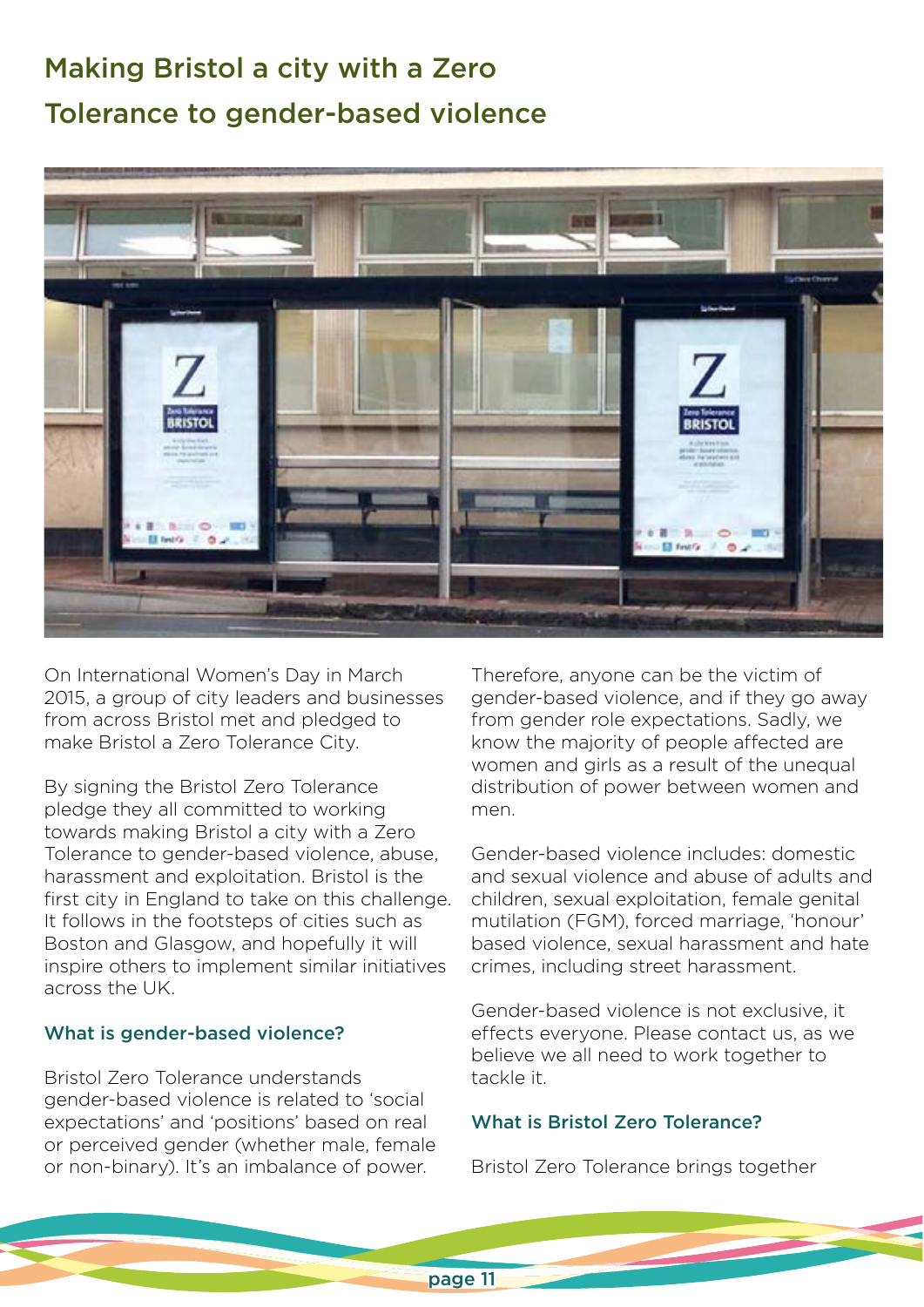

## a city free from gender-based violence, abuse, harassment and exploitation



existing work on genderbased violence in Bristol. And it encourages and supports organisations to sign up and take action on this important issue. Since the launch various organisations have signed the pledge. They began taking action to make a difference with their staff, customers and service users. This includes making sure policies support people who are

experiencing gender-based violence, raising awareness about gender-based violence and what support is available, and training staff on spotting the signs and signposting to specialist services.

Bristol Zero Tolerance has also supported local campaigns, which increased housing support for those fleeing domestic abuse,

and getting gender / misogyny recognised as a hate crime.

The initiative works with venues in the night time economy, and collates information on street harassment, so they know how to respond to these issues with their different stakeholders locally.

#### What can you do?

In order to eradicate gender-based violence, we need to have a shared understanding, approach and commitment. You can sign your workplace or organisation up to the Bristol Zero Tolerance pledge and create an action plan to raise awareness and make a difference. You can also spread the word about the initiative and encourage other organisations to sign up and take action.

Find out more about Bristol Zero Tolerance and get involved at [www.](http://www.bristolzerotolerance.com) [bristolzerotolerance.com](http://www.bristolzerotolerance.com)

You can also stay in touch on Twitter [@](mailto:https://twitter.com/BristolZT?subject=) [BristolZT](mailto:https://twitter.com/BristolZT?subject=) and at [www.facebook.com/](http://www.facebook.com/BristolZeroTolerance) [BristolZeroTolerance](http://www.facebook.com/BristolZeroTolerance)

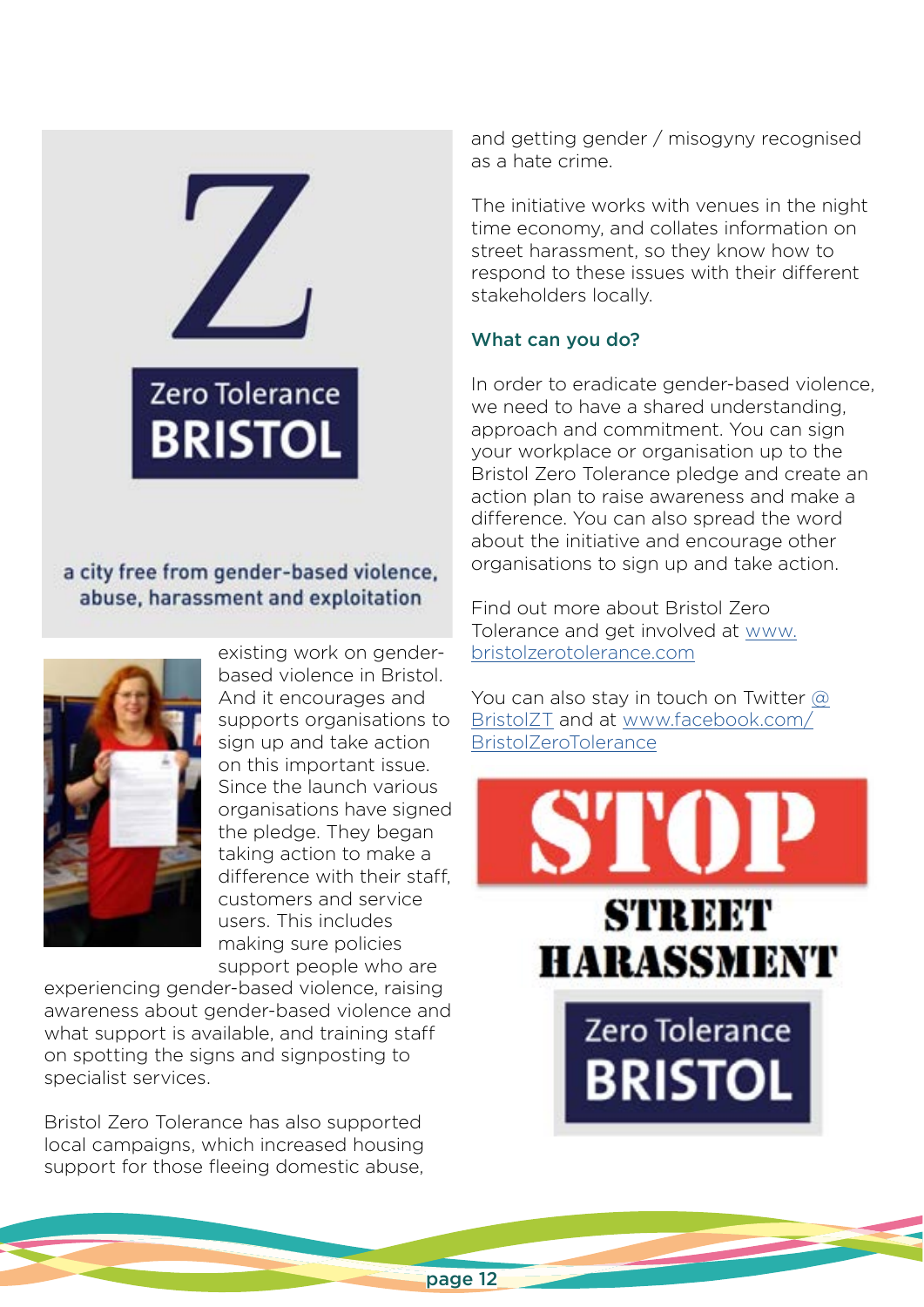# Can you help young people find their place in this world?

1625 Independent People are tackling the lack of suitable housing for young people in South Gloucestershire.

We are looking for people who can offer a spare room for a young person. It is an incredible way to show what life can look like when you have a home.

We welcome people from all walks of life, no experience is needed, just a passion for wanting to help. We are flexible and can fit around your life and work. The young people choose to be involved and are empowered to take responsibility for themselves.

The experience has been enriching for everyone

involved. Together you are on a journey that will change your life. There is a process carried out. We get to know you and the young person to make sure it would be a good 'match'.

The young people are motivated and engaged in education or work. They need a safe, stable base, somewhere to call home with someone to offer some guidance around the practical stuff like cooking, budgeting and general wellbeing.

We offer a support package and training. You are not left on your own. We also pay an allowance of up to £175 per week.

We have some amazing stories of young people where they go on to University or move into their own accommodation. Young people often keep in touch with the people

# **SUPPORTED LODGING**

helping young people find their place in this world



they stay with, respect them as mentors and have a wonderful long-lasting relationship.

Contact us on: 0117 969 5763



For more information visit: [http://www.1625ip.co.uk/Careers/](http://www.1625ip.co.uk/Careers/Supported-Lodgings-Host.aspx) [Supported-Lodgings-Host.aspx](http://www.1625ip.co.uk/Careers/Supported-Lodgings-Host.aspx)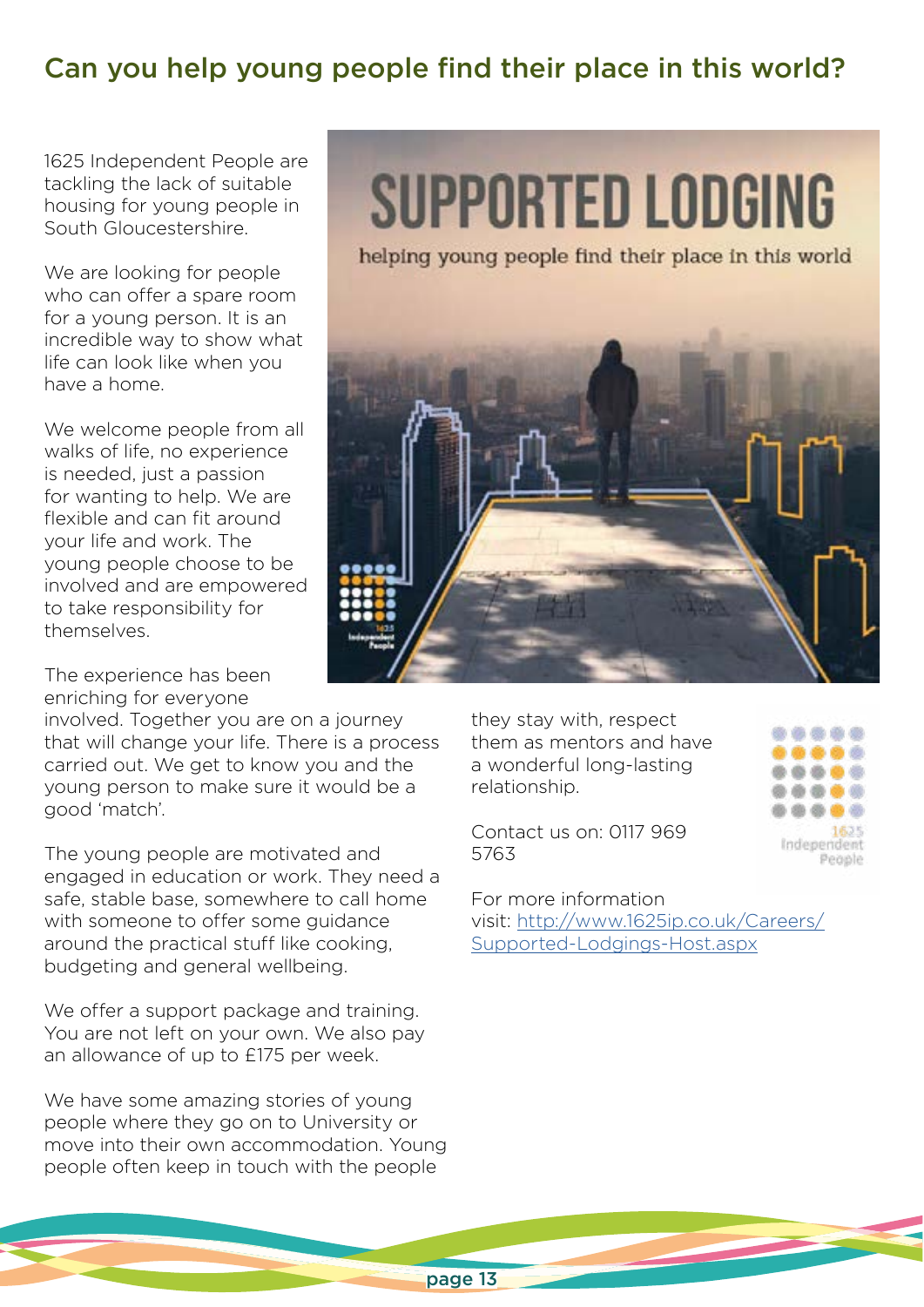

#### How to win friends and influence people, when they say something horrible?

Ever wished you knew what to say when someone says something racist, sexist or homophobic?

You want to challenge it, but you know it won't change that person's mind.

We offer training for real hearts and minds change - leadership skills for everyone. NCBI (National Coalition Building Institute) is an award-winning international non-profit organisation providing leadership training for diversity, equality and inclusion. Our training is different. We start by recognising who we are, the identities we hold (gender, race, sexuality, age, family order, and so much more), we find pride in these identities. Only when we have pride in who we are can we really reach out to people who are different from us; to open our hearts and hear their stories. Hearing others' stories creates a shift and allows us to see the person instead of the stereotype!

NCBI works with some fundamental principles:

- Building hopeful environments to welcome diversity. Too many training courses leave people feeling guilty about who they are and the privileges they have; we believe that guilt holds prejudice in place.
- ★ We need to heal ourselves before we can change the world. We need to recognise the ways we have been mistreated because of prejudice.
- $\star$  We can be powerful allies to others who are suffering mistreatment – it shouldn't always be the Black person who has to name racism, or the woman who has to name sexism.
- $\star$  Stories, not statistics, change hearts and minds.

 $\star$  Skills training gives people the confidence to tackle prejudice when they see or hear it. These skills can and do change the world!

NCBI works with a wide range of organisations and a wide range of people because we want change. We also run "open" courses where anyone can book. A one-day workshop is a great starting point; taster sessions and half-day workshops are also available.

Thank you to Berkeley Wilde, Director, Diversity Trust for this feedback: "I had wanted to attend an NCBI course for a while and I took the plunge. I am really glad I did! The course gave me an opportunity to be a participant and allowed space for me to reflect on my own practice as well as time for me. As an equalities trainer myself I find it's vital to keep learning and to learn from other trainers. The day was really well structured, it gave space for everyone to contribute and surprised me, in a really good way, as the style was so different to my style of delivery.

The day allowed for everyone participating to open up about themselves and the beauty was in both the delivery but also in the honesty, bravery and the diversity in the group. I also feel I have made some real connections with others participating on the course. I am looking forward to continuing my connections with NCBI. Thank you, highly recommended!"

#### Upcoming events

6th October – identity, difference and unconscious bias: a one-day workshop

1st December – gender and sexuality: a oneday workshop

For more information see our website: [www.](http://www.ncbi.org.uk) [ncbi.org.uk](http://www.ncbi.org.uk) or Facebook page [NCBI Bristol.](mailto:https://www.facebook.com/NcbiBristol/?subject=)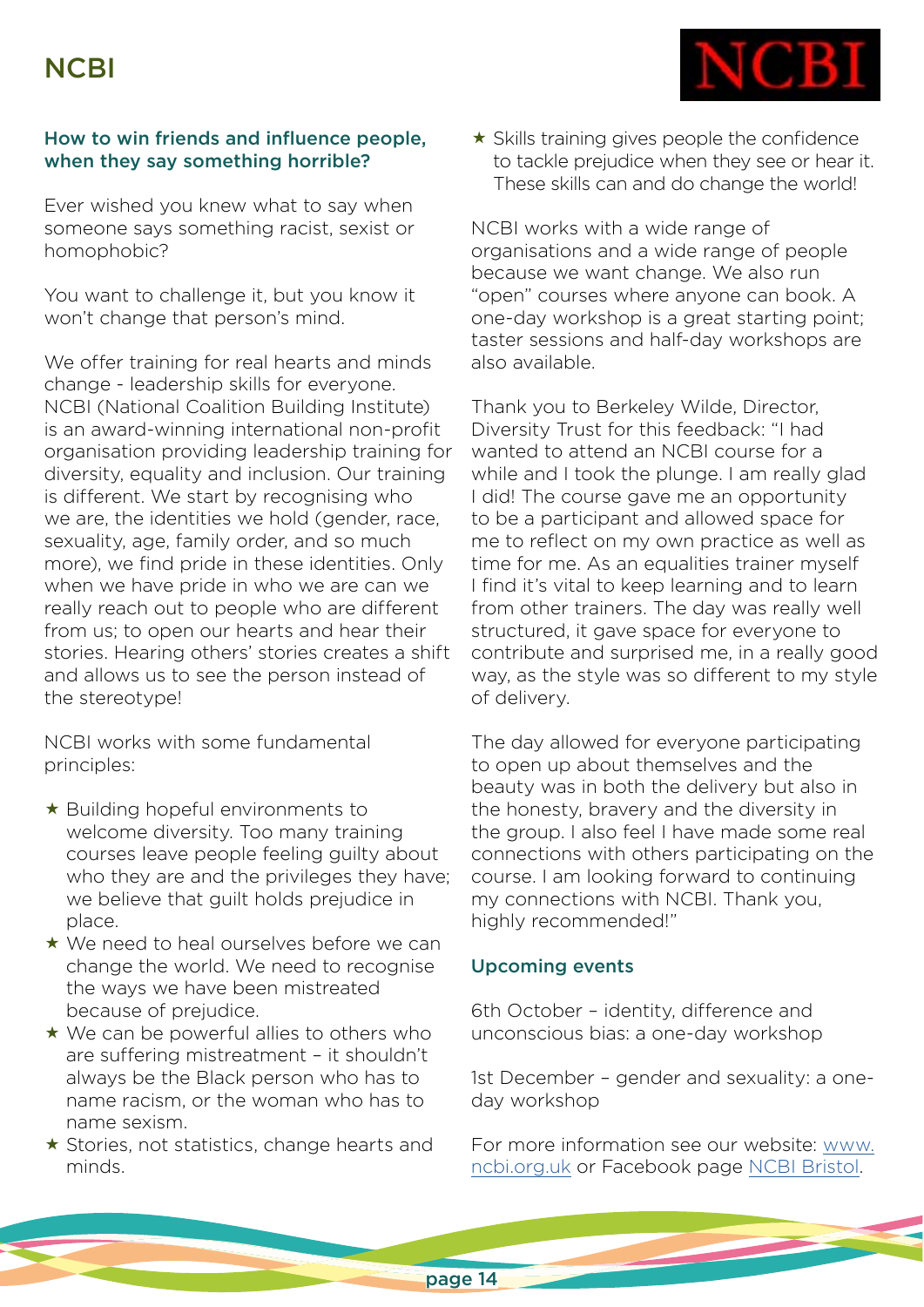## The Diversity Trust Social Impact Report (2017-18)

We've launch our first Social Impact Report since becoming a Community Interest Company (CIC) in October 2017. The report celebrates our work during 2017-18. It covers our bench mark LGBTQ+ youth projects in South Gloucestershire after producing the LGBT Health Needs Assessment report for the area. You'll read about how we work with our partners to identify and tackle the gaps for equality, diversity and inclusion. The impact of our training and consultancy services and our film and video projects. How we featured at key events and in the media. And our impact and influence around the world! We also achieved recognition and awards for our work.

#### **Quotes**

"The list of clients and partners demonstrates the expanding reach of our work and benefits. It shows how we influence hundreds of people with our consultancy, training, research, and advocacy over the financial year." Derek Froud, Chair of the Diversity Trust.

"Your website, resources and the work you undertake is outstanding." Dr Jude Comfort, Curtin University, Western Australia

"I couldn't be more proud of what you have achieved. Positive, engaging and thought provoking. Well done to all! Merlin are better as an organisation for having you involved with us." Cam Kinsella, Merlin Housing.

"Stand Against Racism & Inequality (SARI) is working very closely with the Diversity Trust on several projects. They have been a fantastic ally to us in our quest for tackling hate crime - promoting cultural competency and addressing inequalities in general. They have been a pivotal partner in our Bristol, Somerset and South Gloucestershire hate crime services bringing expertise into our new services, which respond to



homophobic, biphobic and transphobic abuse faced by LGBT communities." Alex Raikes MBE, Strategic Director, SARI

Stats: We delivered 34 training events last year!

To read our

**The Diversity Trust: influencing social change** Social Impact Report (2017-18)

Social Impact Report please visit: [http://www.diversitytrust.org.uk/](http://www.diversitytrust.org.uk/system/assets/249/original/DT_AR_6.pdf) [system/assets/249/original/DT\\_AR\\_6.pdf](http://www.diversitytrust.org.uk/system/assets/249/original/DT_AR_6.pdf)

To read our next Social Impact Report, please subscribe to our newsletter: [http://](http://www.diversitytrust.org.uk) [www.diversitytrust.org.uk](http://www.diversitytrust.org.uk)

page 15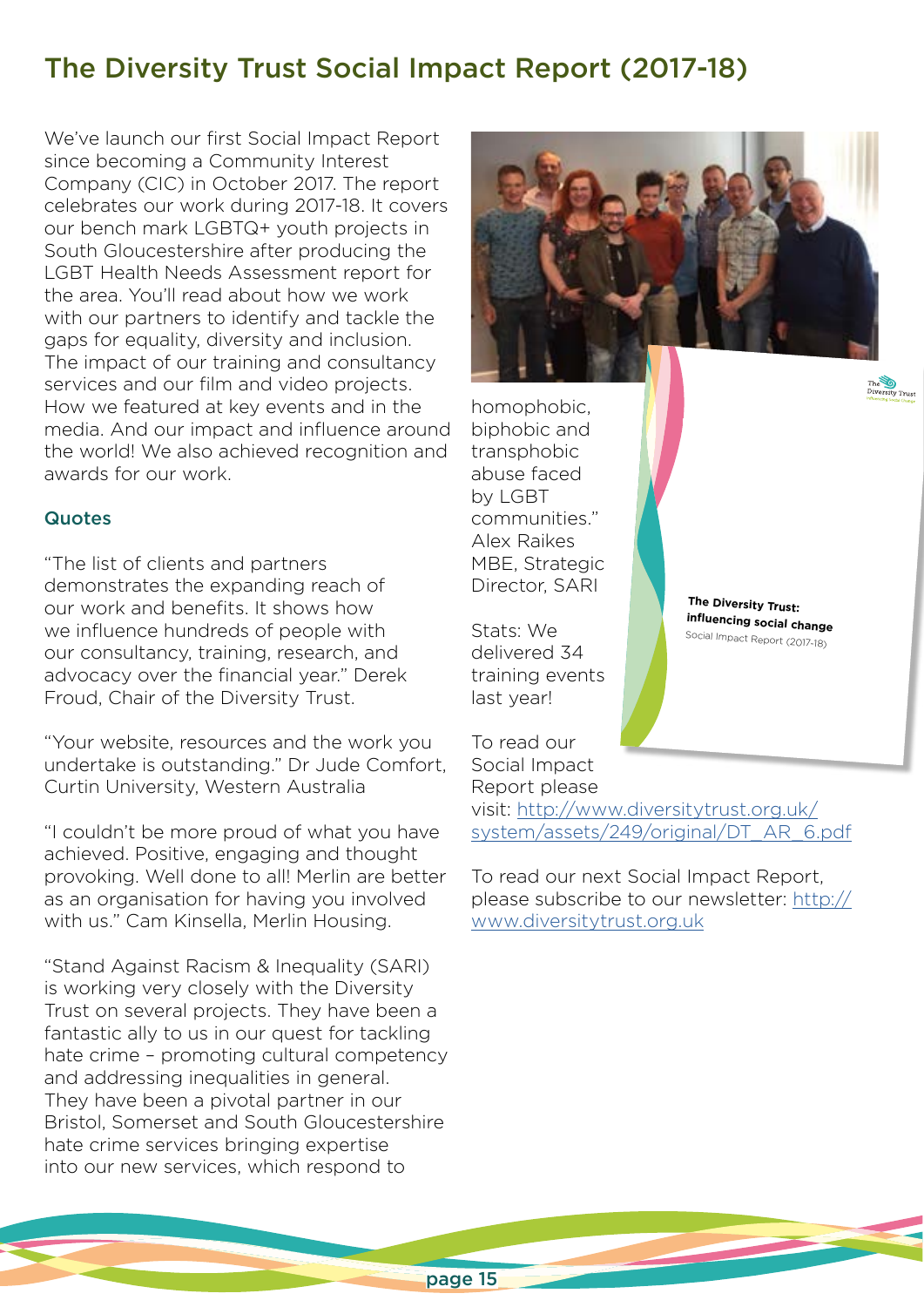## Lou Hart – Director at the Diversity Trust.



As a Diversity Trust Associate, and now as a Director, I've supported new strands of work and funding. This includes developing Equality Impact Assessments for different

organisations, and LGBTQ+ youth projects and so on. Recently, I've led Sex Discrimination Awareness sessions for Devon and Cornwall, and Dorset Police. And I've represented the Fawcett Society on the Equalities Reference Group at Devon County Council.

Before moving to Somerset, I directed the Camden LGBT Forum for six years in London. During this time, I developed;

- $\star$  the largest LGBT History month programme in Europe;
- ★ Q-Lab This is a youth LGBT+ Speakers Bureau, which supports LGBT+ people find employment;
- ★ CLASP Camden LGBT+ Advice and Safety Project. This is a street sanctuary scheme for LGBT+ people. I persuaded businesses, churches, community groups and statutory organisations to guarantee sanctuary for LGBT+ people if they are harassed or in trouble on the street; and
- while Director of Camden LGBT forum I co-designed and was executive producer of the then only anti-trans bullying teaching film in the UK. [https://www.](https://www.youtube.com/watch?v=FJzsARpzpsk) [youtube.com/watch?v=FJzsARpzpsk](https://www.youtube.com/watch?v=FJzsARpzpsk)

In this year that marks a hundred years of Women's Suffrage, you might be forgiven

for thinking some things just haven't changed. Women are still a minority in politics, in boardrooms, and in the editorials of media. Their under-representation means they have less influence than they should in the decisions that affect their lives. Research by the Young Women's Trust found that 12% of female HR professionals working for large employers were aware of unreported sexual harassment in their organisation. Although there are more women in Parliament and Business we still have a long way to go. In the House of Commons there are only 191 women out of 650 MPs! The number of women out of the top 100 FTSE leaders is just 6!

During my working life I have seen firsthand how difficult it has been for women, LGBTQ+ people, BAME people, older and disabled people to take part in society on an equal footing. And austerity has hit single female pensioners, single parents (who tend to be women), disabled people and people with mental health issues hard. However, I've seen a lot of good will during my experience, which is a reason why the work of the Diversity Trust, and our partners, is so successful and so needed.

Please contact the Diversity Trust to explore working with Lou.

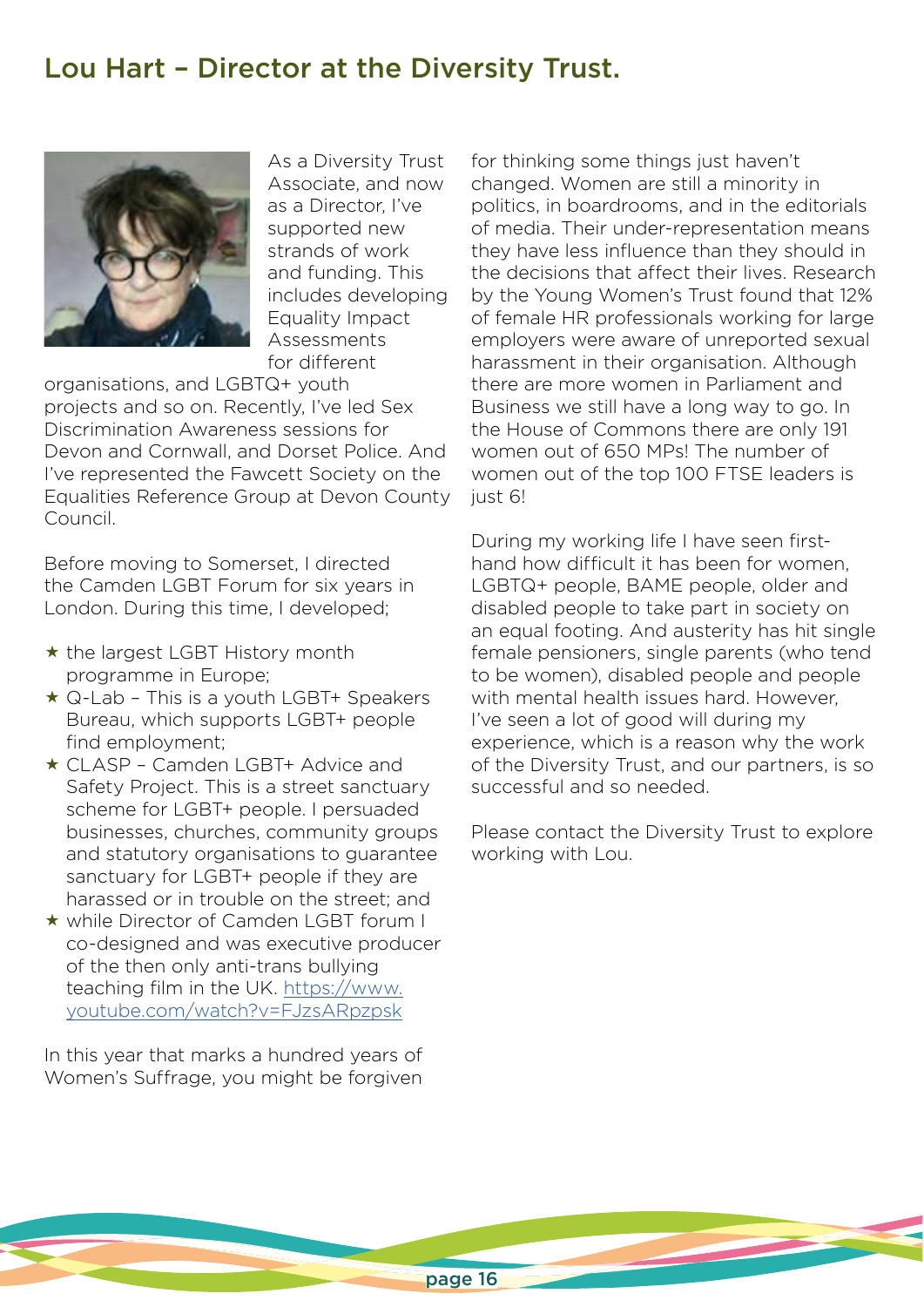## Women in Leadership

#### Vicki Morris, Chief Executive, The Care Forum

#### **Your background?**

I grew up in rural Herefordshire, escaped to the big city, Liverpool, to study Politics and Sociology at University. I moved



to West Yorkshire for work and met my partner 24 years ago. We moved to Bristol 21 years ago after my partner qualified as a teacher, we now live in North Somerset with our dog Ted. I did an MSc in Management at Bristol University in 2005 and would like to do a PhD at some point.

#### **What's happening for you professionally at the moment?**

A lot of work, a lot of exciting projects and a lot of challenges. Austerity has hit the charity sector hard, as we rely on public funds. However, there are always new opportunities and ways to generate new work, which takes a lot of effort, but it's great. I'm very mindful of always wanting to do a good job and sometimes feel I spread myself too thinly to achieve this, but I think that applies to just about everyone I know.

#### **What made you choose your profession?**

I eventually trained as a counsellor and worked at Rape Crisis, but it soon became clear to me that managing the project, negotiating contracts and organising services played to my strengths. I have worked in women's services, mental health, drugs and alcohol and public health work, and I feel strongly about all of those causes. I think I am pretty values driven.

#### **Who are your role models and why?**

- ★ David Lammy, MP he is speaking truth to power daily (and getting abused by people for doing so.)
- Maya Angelou, for the best poems and books I ever read.
- Ella Fitzgerald, Annie Lennox, Dusty Springfield and Aretha Franklin – I am a secret diva!

#### **What life changing barriers have you overcome?**

I wasn't a good student at school. I hated it for all sorts of reasons and I am amazed I managed to get the education I did. Everyone knows my sister is the clever one! Actually, only 2 hours ago, my mum told me my sister is a genius.

I experienced a lot of sexism when I was a young person, particularly at University. I started off getting angry and emotional about it but worked out how to take back my power and find my voice.

I've also experienced homophobic abuse at work (not in my current job) and in my personal life. What really struck me though when it happened at work, is how all of my "right on" colleagues tried to reassure me by downplaying it, which actually made me feel really isolated.

#### **What are you rubbish at?**

IT and driving!

#### **What are you great at?**

Ideas, systems, laughing, singing.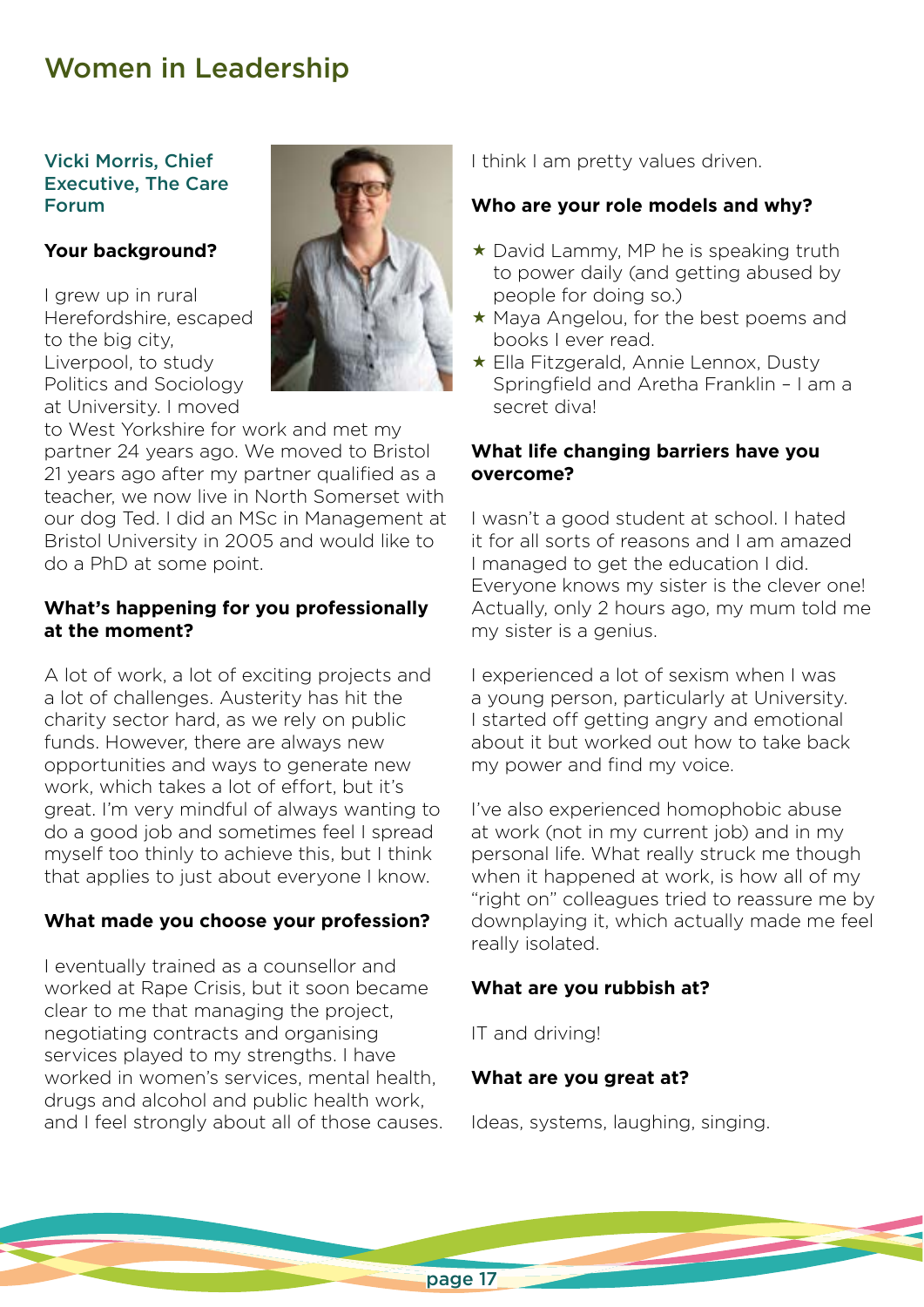# Women in Leadership continued

## **What's a great day off for you?**

Cycling around the Mendips, with a nice cup of tea and piece of cake at the end.

#### **What's your experience / views of gender equality and inclusion?**

Lots of experience, some of the early stuff deeply troubling and excluding. My feeling is that things are getting worse again and being a feminist is seen by many (including some women) as a bad thing, which is really depressing. I have no interest in women out doing or overtaking men, but I believe passionately in equality. I also think everyone benefits when things are more equal, because the world is a better place to be.

## **How would you change or improve this?**

Challenge the media on their images of women, and their marginalising of all equalities groups. I am really worried about the seeming acceptability of hate speech on social media. Enable schools to teach a full and balanced curriculum, not just core subjects. Wellbeing and equality are closely linked, and we need healthy young people to lead our country in the future, and to build a better future for all.

#### **What significant event happened lately, and please tells us more about this?**

I crashed my car on a motorway, when I aquaplaned and span into the crash barrier. Thankfully I managed to miss all other cars and didn't hurt myself too badly. It made me think about a few things though, like how easily things can go wrong and how precious life is. I know that sounds corny, but I can't help it.

#### **Any other messages to our reader(s)?**

Choose your battles wisely, but never give up.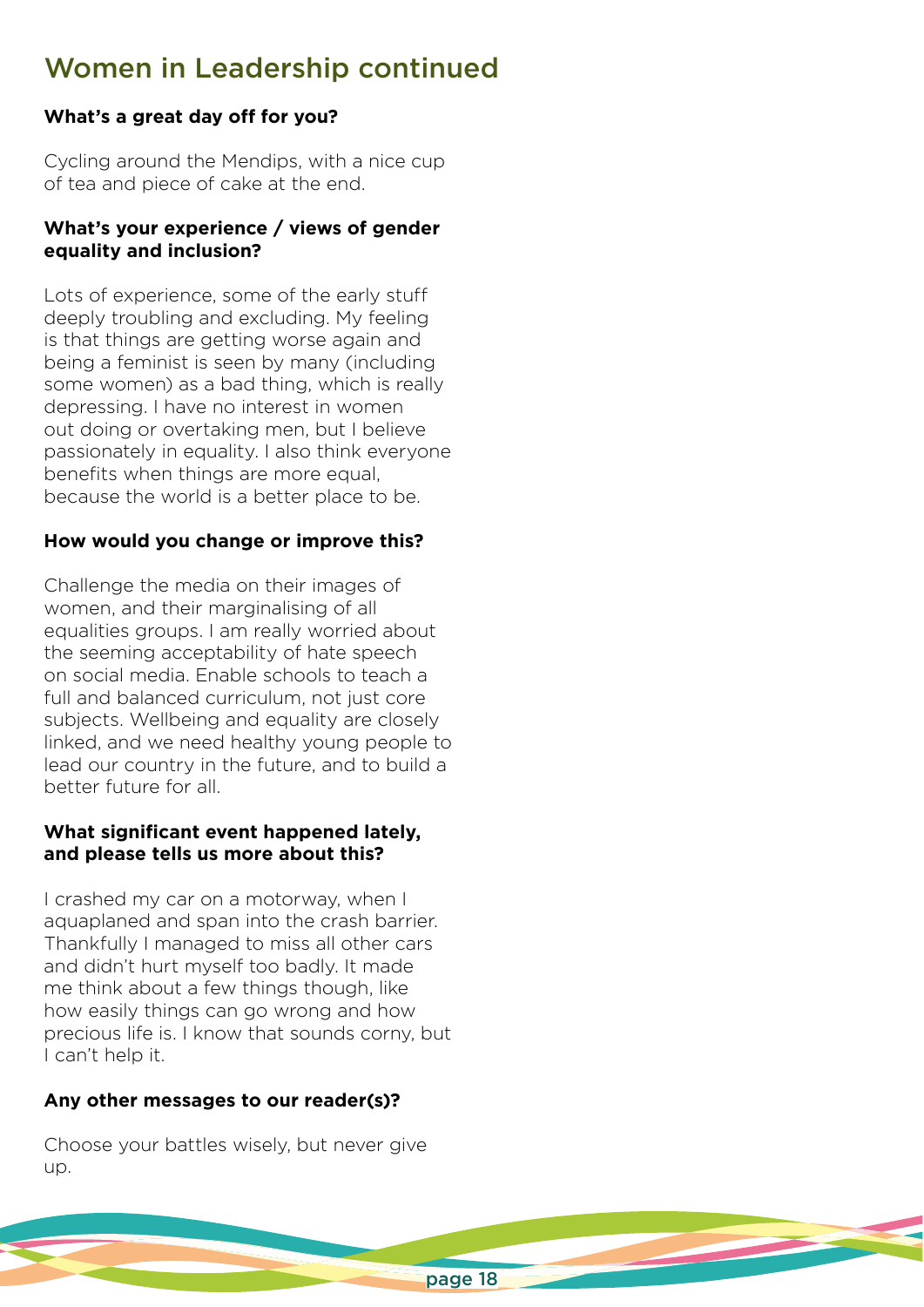## Women in Leadership continued

#### Julie Close at Southern Brooks **Community** Partnerships

Meet Julie Close, the Director of Southern Brooks Community Partnerships. For eighteen years, Julie has led the charity, which supports local people (from babies to older



people) while building strong communities across South Gloucestershire, especially in priority neighbourhoods. Julie supports new community initiatives and well-proven projects, so nobody is prevented from reaching their potential.

Southern Brooks started twenty-six years ago. From just one member of staff, Julie grew the charity, which now employs 54 people, it has an army of volunteers and an annual income of around £1 million.

Southern Brooks has many community development projects, for example, a volunteering project, funded through Esmée **Fairbairn** 

"The scheme is providing great opportunities for people to volunteer", says Julie. "We really believe that everyone has something to offer. People volunteer for many reasons and this project makes sure they get the support they need to have a good experience of volunteering."

Julie says surprising things happen when you listen to what local people are saying. "A few years ago," Julie recalls, "Patchway was recorded as having the lowest diagnosis of dementia in the South West – but we knew that was a false picture. We realised a lot of people were going undiagnosed because their families cared for them at home. So, we created a Memory Cafe, with funding from the Clinical Commissioning Group, and South Gloucestershire Council, as part of the government Dementia Action Challenge. Patchway now has the second highest recorded dementia rates in South Gloucestershire. We've managed to uncover a hidden problem and help make things better for families who were suffering in silence."

Southern Brooks recently merged with Community Ignite, which means they have a presence in Kingswood along with a second community cafe.

Julie says, "We do so much more now. The fact that we're here at the heart of this community has been really important. People are better able to access the services they desperately need. We often get people arrive in tears, maybe they've just had their benefits cut, perhaps they're feeling a bit lonely and we're able to be that community hub, a place that can help people turn their lives around. That's what makes a difference to this community."

Meeting local needs is a never-ending job. There's constant pressure for creative solutions and finding funding and resources to support people in making their community stronger. This would make most people run a mile, but it has the opposite effect on Julie. "The thing that keeps me going is that we are meeting local needs."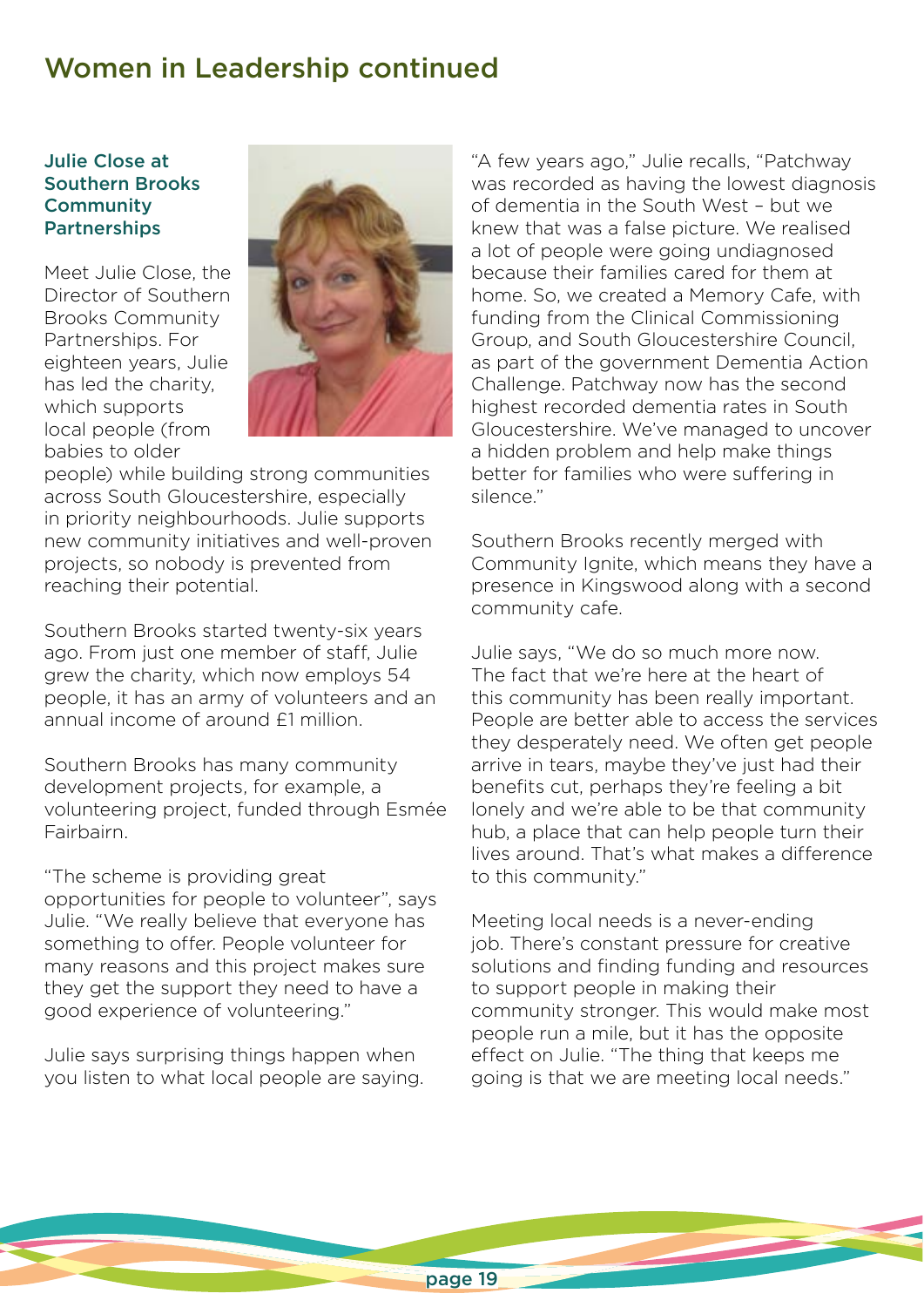# Women in Leadership continued

#### **Meet three new managers at Southern Brooks Community Partnerships**

#### Caroline Browne, Community Cohesion Manager

I have just started my exciting new role as Community Cohesion Manger at Southern Brooks. In this role I am involved in a number of projects across South Gloucestershire



that focus on bringing people together to celebrate diversity while making sure we respect, understand and support each other. At the moment, this includes supporting South Gloucestershire Council's Inspiring Women project and creating an event for International Women's Day 2019. My role also involves me in the South Gloucestershire LGBTQ+ network, led by the Diversity Trust.

I am a passionate advocate for inclusion across all the protected characteristics. I know we have come a long way on gender equality, but we still have a long way to go. I particularly love working with children and young people. By giving children and young people the opportunities to discuss inclusion and equality issues we can make sure our future is positive. This is why I run the Anti-Hate Crime Ambassador project, as part of my work. The project works with young people to support them as leaders in tackling prejudice and exclusion within their schools and communities.



## Catherine Coleman, Volunteer Manager

I recently joined the leadership team at Southern Brooks, my profession is more than

a salary, at Southern Brooks I can really support people as a Volunteer Manager. The women who were my previous line managers inspired me. They believed in their work and were committed to making a difference to the people they served.

Since school I've challenged the assumption that I can't do something because I am a woman. Initially, I felt the need to behave in a stereotypical masculine way to prove I was strong, capable and independent. Over the years this has changed, and I no longer feel I need to hide my femininity, so I am considered a capable person.

Please visit the Southern Brooks website and explore our volunteering opportunities.

#### Alison Findlay, South Locality Manager at Southern Brooks Community Partnerships

I coordinate Southern Brooks projects and services in the South of South Gloucestershire and I recently started



managing our family support team. I am passionate about social justice and making sure everyone can access what they need. I'm particularly active in gender equality. I spend time campaigning to raise awareness of period poverty and having free period products in schools for any girls who need them, easily available and without stigma. That's a quick win. And let's close the gender pay gap!

Why not visit the Southern Books website to see what we offer in the South of South Gloucestershire?

<https://southernbrooks.org.uk>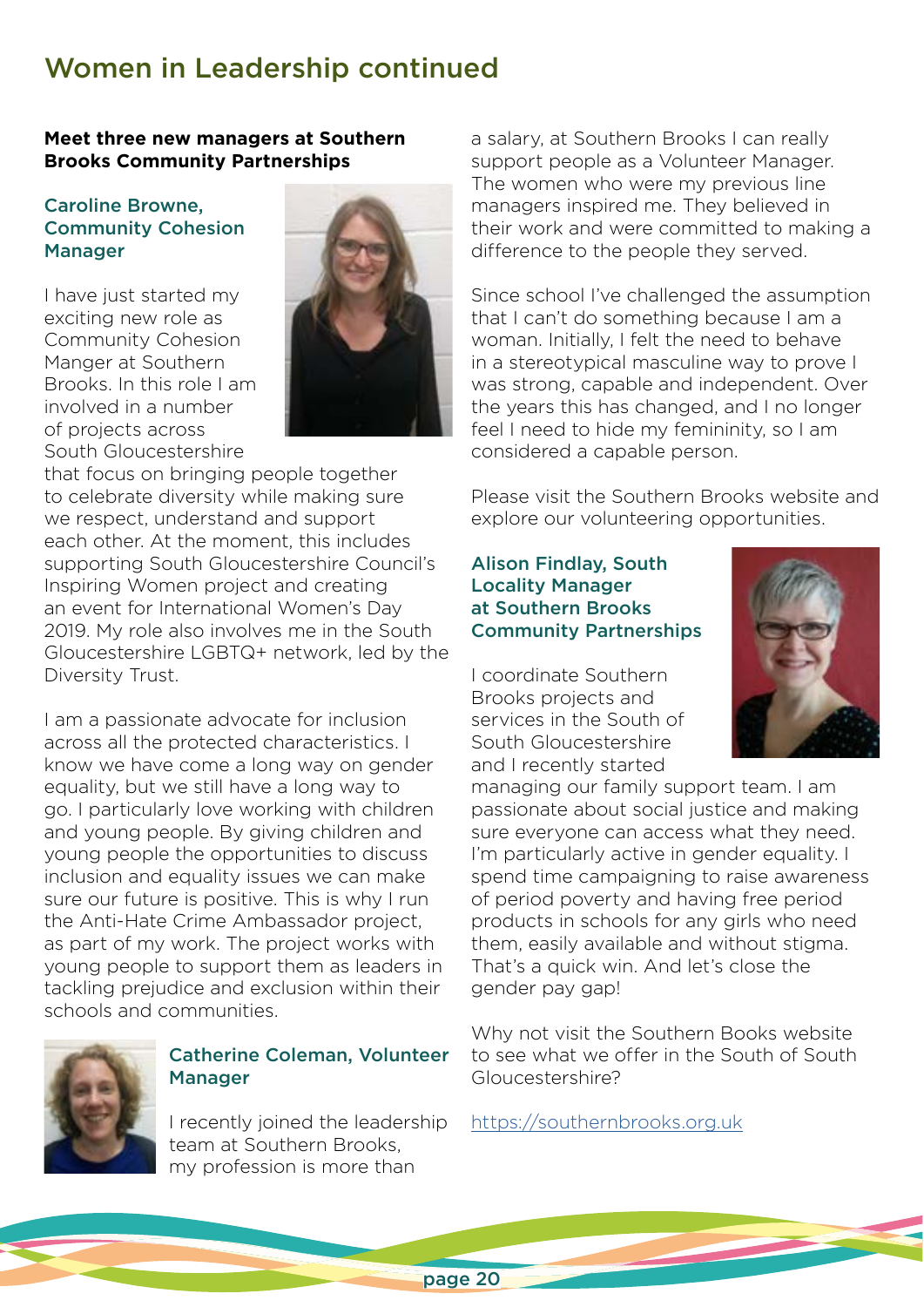## Mental Health and Wellbeing update from Helen Farmer



I'm an Inclusion Consultant for better work and workplaces. Specialising in gender, social inclusion and mental health. Seven years ago, I didn't know how to help myself, and the organisation I worked for didn't know how to help me either. I suffered stress and anxiety at work. However, I received the support I needed outside of work. It supported me to accept myself as sometimes quiet, introverted, a thinker, a connector and I found a desire to speak up for hidden voices. I reframed my mind and changed my behaviour.

I thought I could do anything until I hit my 30s. Returning to work after my first maternity leave started my journey to belong and fit in. If I found it hard at times, with all my privileges, then it must be worse for others. So, I became committed to making work and the workplace better for everyone, starting with women. For me the "motherhood penalty" is a big one, so I started freelancing so I have flexibility and

purpose. However, I wondered if I'm scared of 'normal' work, because of my experience after maternity leave.

One of my sisters died suddenly in a mental health setting, in December 2017. Her death and her life have given my work even more meaning. We have to look after ourselves and others better and provide better work and work environments.

Although, I'm experiencing a difficult time in my life, it's reassuring that there are more discussions and actions around mental health.

I meet lots of interesting people. last week, I met Janice, who told me about an ex-Senior Medical Officer of a large company. They fly around the world to help with wellbeing and mental health challenges at work. The power of listening strikes again, the Officer supported a bereaved person with sprinkling the ashes they were holding on to.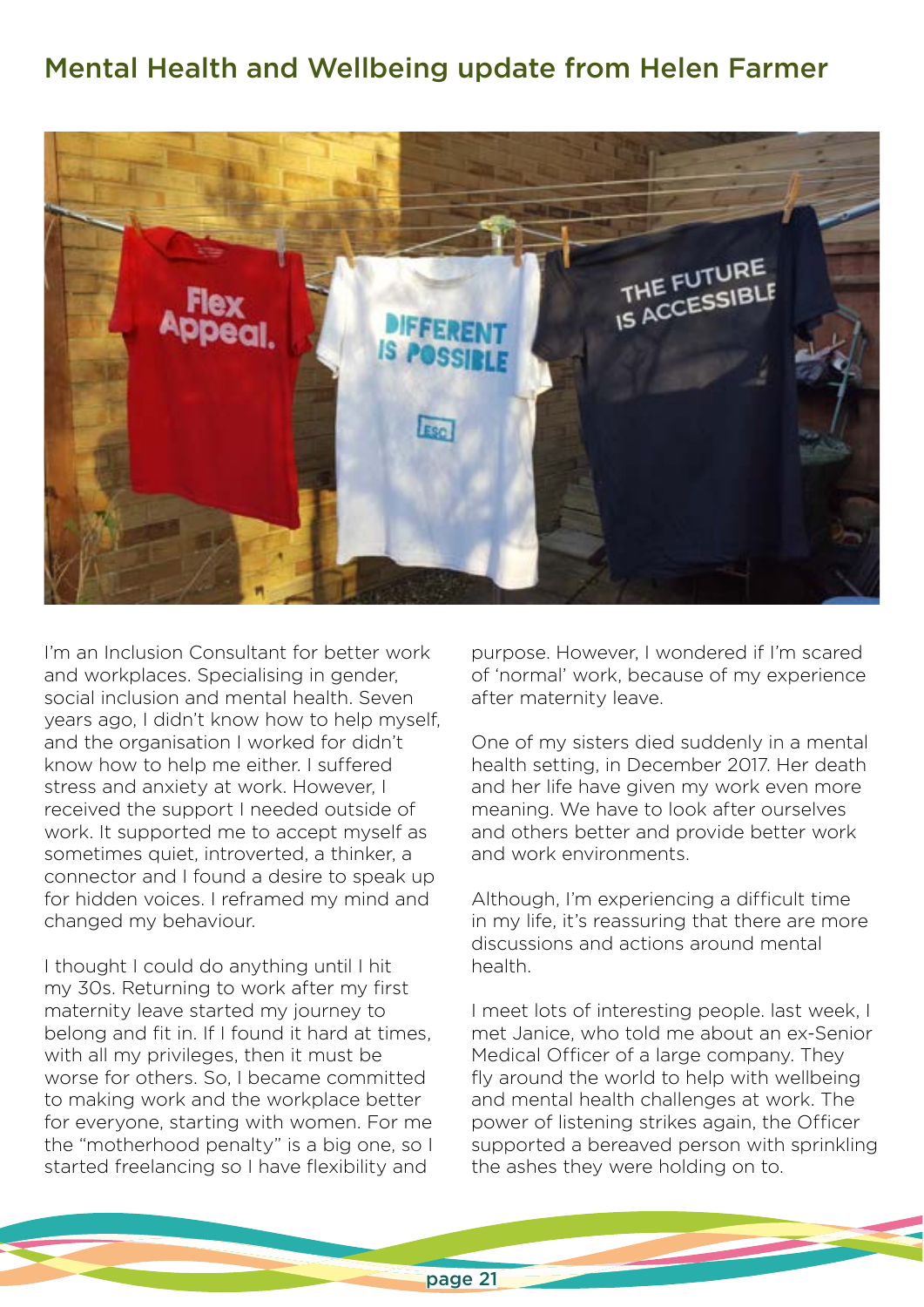# Mental Health and Wellbeing update continued

Mental wellbeing isn't simple. However, by doing something different you can support others to make the changes they need.

The Virtual Reality and Autism event on 19 April highlighted the amount of work needed for all mental health work. Like marketing, mental health services should come from the people who need or want to use something. People with lived experience should have a say in the design and creation of new resources, technology and in-person support.

The Samaritans regularly post about the simple act of listening, really listening. Small and simple changes can make a huge difference for someone who is struggling.

I visited a school recently. The careers advisor mentioned a student who was struggling with anger management. She was listening to her and discovered the student's love of Beatles music. She asked the student if listening to her Beatles music for fifteen minutes would help when she was struggling. The answer was a big "yes".

So what next? As I explore how to make work and the workplace better, here's what's coming up...

- $\star$  I ran the Bristol 10K for Changes Bristol on Sunday 13 May 2018, in memory of my sister who died suddenly, in a mental health setting. Please visit my Just giving page: [https://www.justgiving.com/](https://www.justgiving.com/fundraising/helen-farmer1) [fundraising/helen-farmer1](https://www.justgiving.com/fundraising/helen-farmer1)
- ★ Bristol City Council launches: Thrive Whole City Approach to Mental Health and Wellbeing [https://www.bristol.](https://www.bristol.gov.uk/documents/20182/483323/Thrive+Bristol+-+17th+July+2017.pdf/561f9e77-1d28-9796-9d07-8a4d11301979) [gov.uk/documents/20182/483323/](https://www.bristol.gov.uk/documents/20182/483323/Thrive+Bristol+-+17th+July+2017.pdf/561f9e77-1d28-9796-9d07-8a4d11301979) [Thrive+Bristol+-+17th+July+2017.](https://www.bristol.gov.uk/documents/20182/483323/Thrive+Bristol+-+17th+July+2017.pdf/561f9e77-1d28-9796-9d07-8a4d11301979) [pdf/561f9e77-1d28-9796-9d07-](https://www.bristol.gov.uk/documents/20182/483323/Thrive+Bristol+-+17th+July+2017.pdf/561f9e77-1d28-9796-9d07-8a4d11301979) [8a4d11301979](https://www.bristol.gov.uk/documents/20182/483323/Thrive+Bristol+-+17th+July+2017.pdf/561f9e77-1d28-9796-9d07-8a4d11301979)
- University of the West of England (UWE) has launched: Mental Wealth – for staff and students. [http://www1.uwe.ac.uk/](http://www1.uwe.ac.uk/about/mentalwealthfirst.aspx) [about/mentalwealthfirst.aspx](http://www1.uwe.ac.uk/about/mentalwealthfirst.aspx)

Contact me for speaking and / or exploring inclusion and mental wellbeing in your workplace:

Email: [helen@voicebyvolume.com](mailto:helen@voicebyvolume.com)

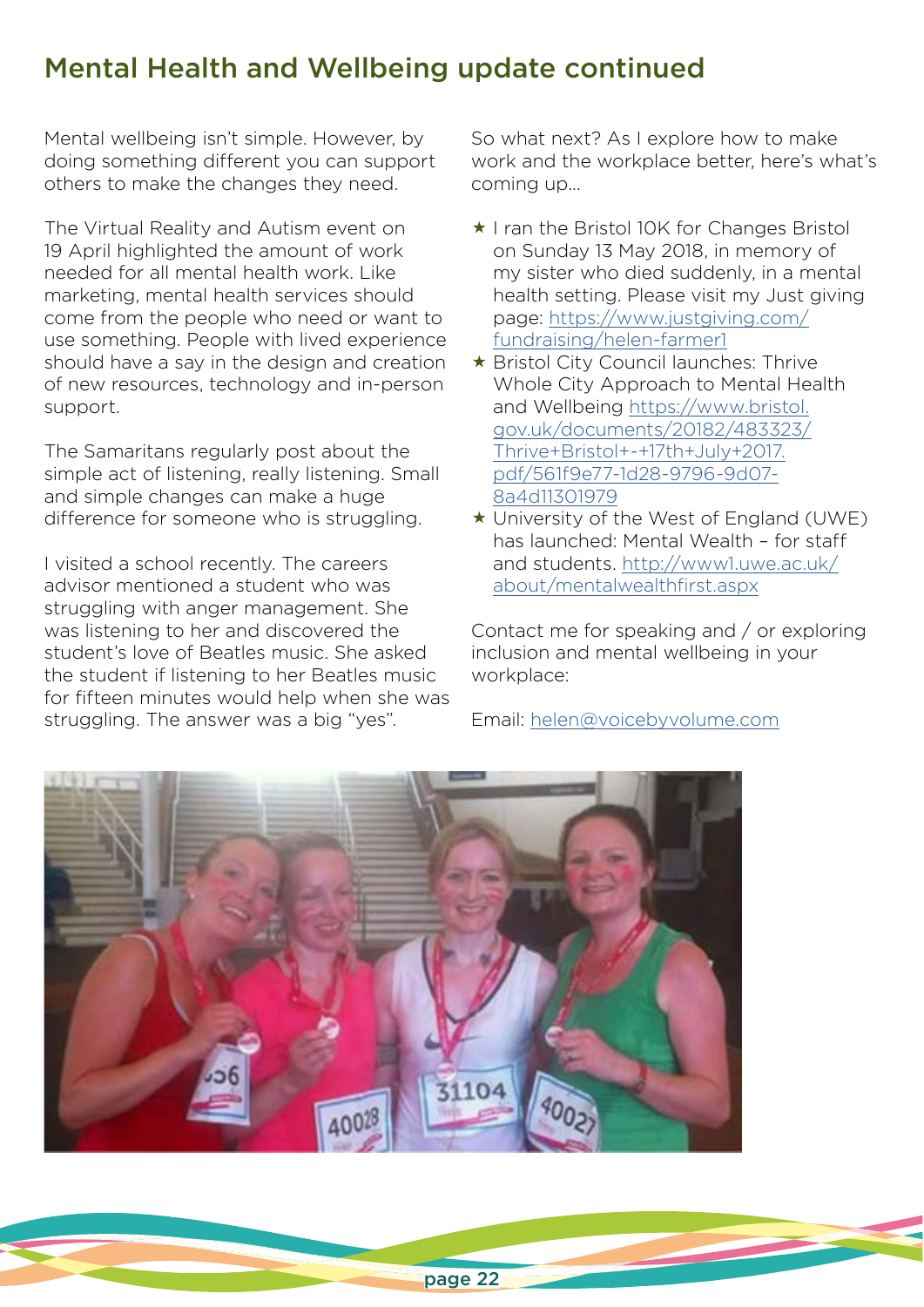## Dates for your diary

#### Event: LGBTQ+ Youth Cafe

Date: Every last Sunday of the month. The group is closed for the summer holidays and will return on Sunday 30th September.

Venue: Yate. For the exact location please contact us.

Time: 7pm till 9pm

Why you should go? If you're age 13 to 19 and LGBTQ+Q we have an LGBTQ+Q youth café for you. We meet for peer support, information and socialising.

To contact us: write: [info@yatearmadillo.](mailto:info@yatearmadillo.co.uk) [co.uk](mailto:info@yatearmadillo.co.uk) call: 01454 869 441 and or join our closed Facebook group [https://www.](https://www.facebook.com/groups/LGBTQyate/) [facebook.com/groups/LGBTQ+Qyate/](https://www.facebook.com/groups/LGBTQyate/) More information: https://www. theproudtrust.org/youth-groups/alphabetslgbtq-youth-project/



#### **Event:** South Gloucestershire LGBTQ+ Equalities Network public meeting

Date: Saturday 14th July 2018

Time: 12-5pm

Venue: Bristol Pride Day, Bristol

Why you should go? Join us at Bristol Pride this year where we will share our stall with South Gloucestershire Council and the Alphabets LGBTQ team.

Contact: Tel: 0844 800 4425 Text: 07747 752 454 Email: [info@diversitytrust.org.uk](mailto:info@diversitytrust.org.uk)

**Book now:** We are running a consultation event for LGBTQ communities in Somerset, on Tuesday 18th September from 5-8pm at Compass Disability in Taunton, with the Somerset Equality Officers Group (SEOG) [https://www.eventbrite.co.uk/e/](https://www.eventbrite.co.uk/e/supporting-lesbian-gay-bisexual-transgender-communities-in-somerset-tickets-47354369193) [supporting-lesbian-gay-bisexual](https://www.eventbrite.co.uk/e/supporting-lesbian-gay-bisexual-transgender-communities-in-somerset-tickets-47354369193)[transgender-communities-in-somerset](https://www.eventbrite.co.uk/e/supporting-lesbian-gay-bisexual-transgender-communities-in-somerset-tickets-47354369193)[tickets-47354369193](https://www.eventbrite.co.uk/e/supporting-lesbian-gay-bisexual-transgender-communities-in-somerset-tickets-47354369193)

**Save the date:** The new South Gloucestershire Equalities Partnership will launch on Thursday 27 September 2018 at Lyde Green Community Centre, at 1pm.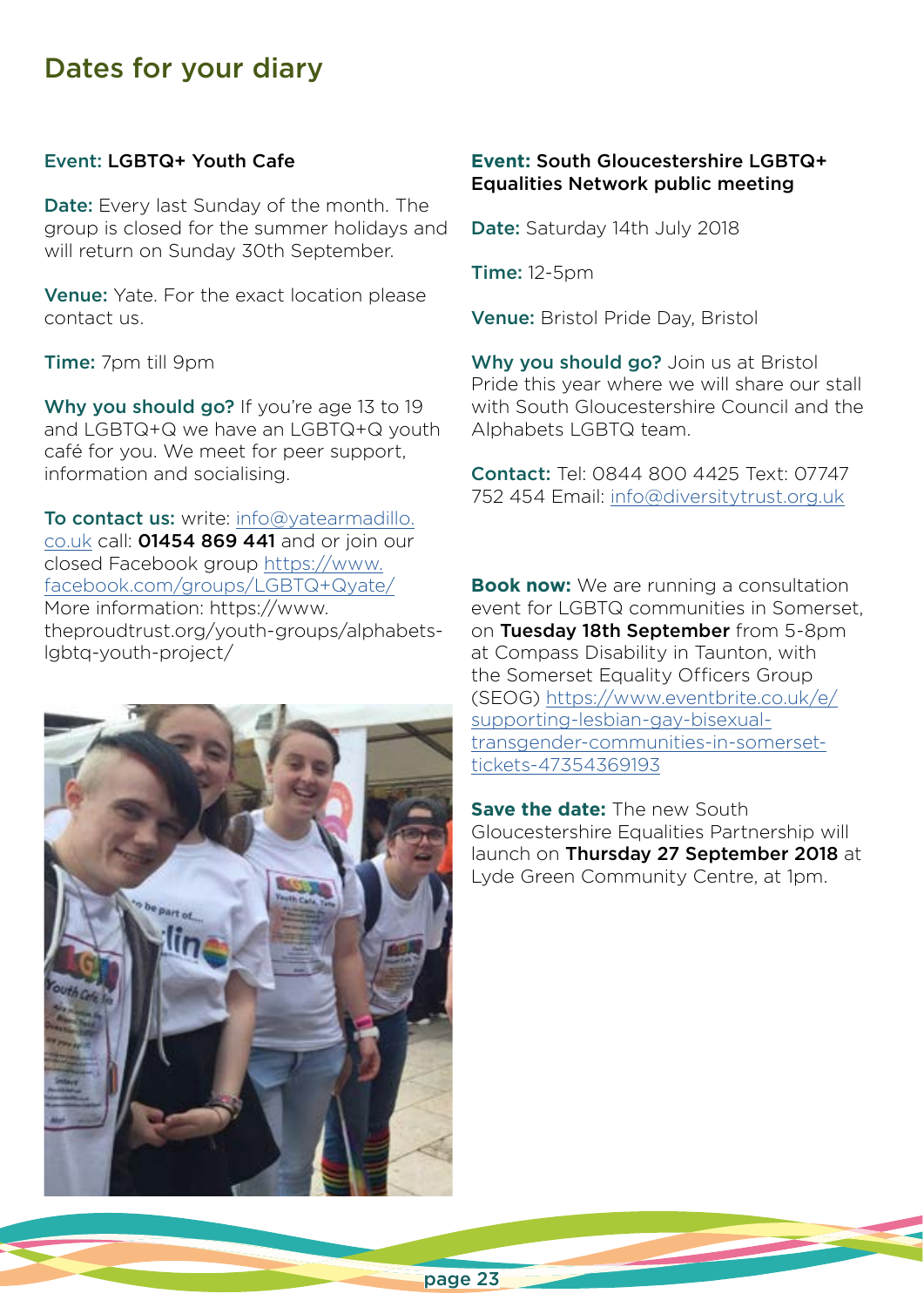# Twitter updates

## **31 May**

Really looking forward to start working with @DiversityTrust - focusing on developing #website content, building #socialmedia content and helping to spread the word about the fantastic work they do! #SocEnt #Socialimpact #SocialChange

## **22 May**

We had our annual Board meeting and Away Day today. Thank you to @VADO\_uk for hosting us. We have lots of exciting projects to celebrate and plans for the future. Watch this space! #SocEnt #Socialimpact #SocialChange

## **20 May**

@ASPMikeSteven In a short while I will be lending my support to @DiversityTrust Britain on Film: LGBT Britain event in Yate

## **17 May**

@CherylMorgan One of many reasons why @DiversityTrust trans awareness training is delivered by trans people. 'Contact Theory' says that interpersonal contact leads to the reduction of prejudice between members of different groups (different sexual orientation, ethnicities, …). A meta-analysis of 515 studies confirms that this effect is real and strong https://www.researchgate.net/ publication/281453353\_Does\_Intergroup\_Contact\_ Reduce\_Prejudice\_Recent\_Meta-Analytic\_Findings ...

## **30 April**

@BerkeleyWilde Listen to my podcast with @safelives\_ @ DiversityTrust on improving access to #domesticviolence #domesticabuse services

## **26 April**

@Jack\_CURO @CC\_NSC @CuroConnectors @ CuroTA\_NS Proud to be working with @DiversityTrust @BerkeleyWilde @NSLGBTFORUM in North Somerset and South Glos to support LGBT+ communities #buildingstrongercommunitiestogether #EqualityForAll

## **25 April**

@HWBristol Great training provided by The Divesity Trust team! @DiversityTrust @AdvocacyAvoice @HWSouthGlos @ HealthwatchE @hwatchbathnes

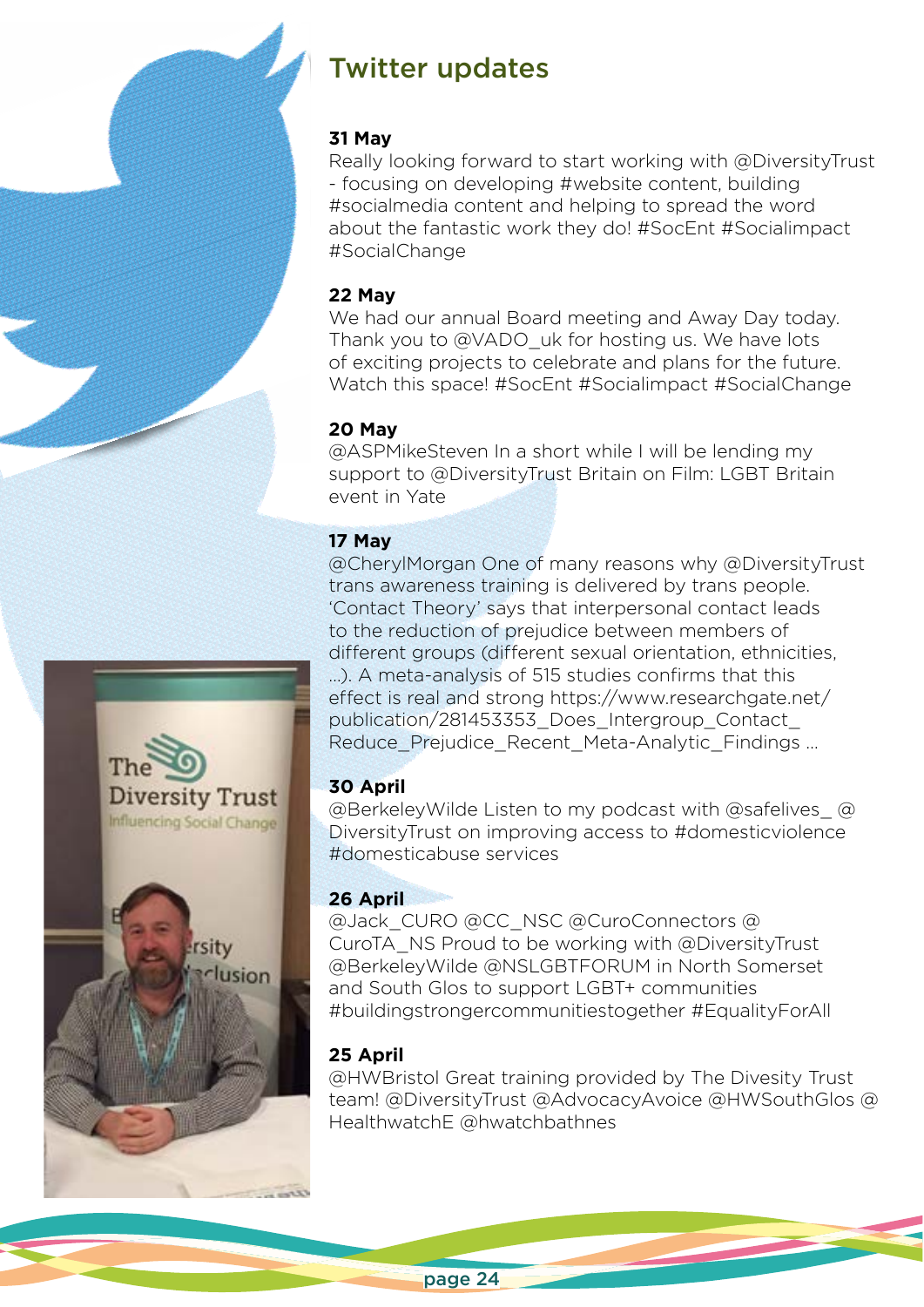

# Donations to the Diversity Trust

Your donation will help us in our work to:

- $\star$  stop hate crime
- $\star$  end discrimination
- $\star$  tackle inequality
- $\star$  improve the lives of vulnerable adults and young people
- $\star$  increase our voice and influence

To donate visit: [http://www.diversitytrust.](http://www.diversitytrust.org.uk/donations/) [org.uk/donations/](http://www.diversitytrust.org.uk/donations/)